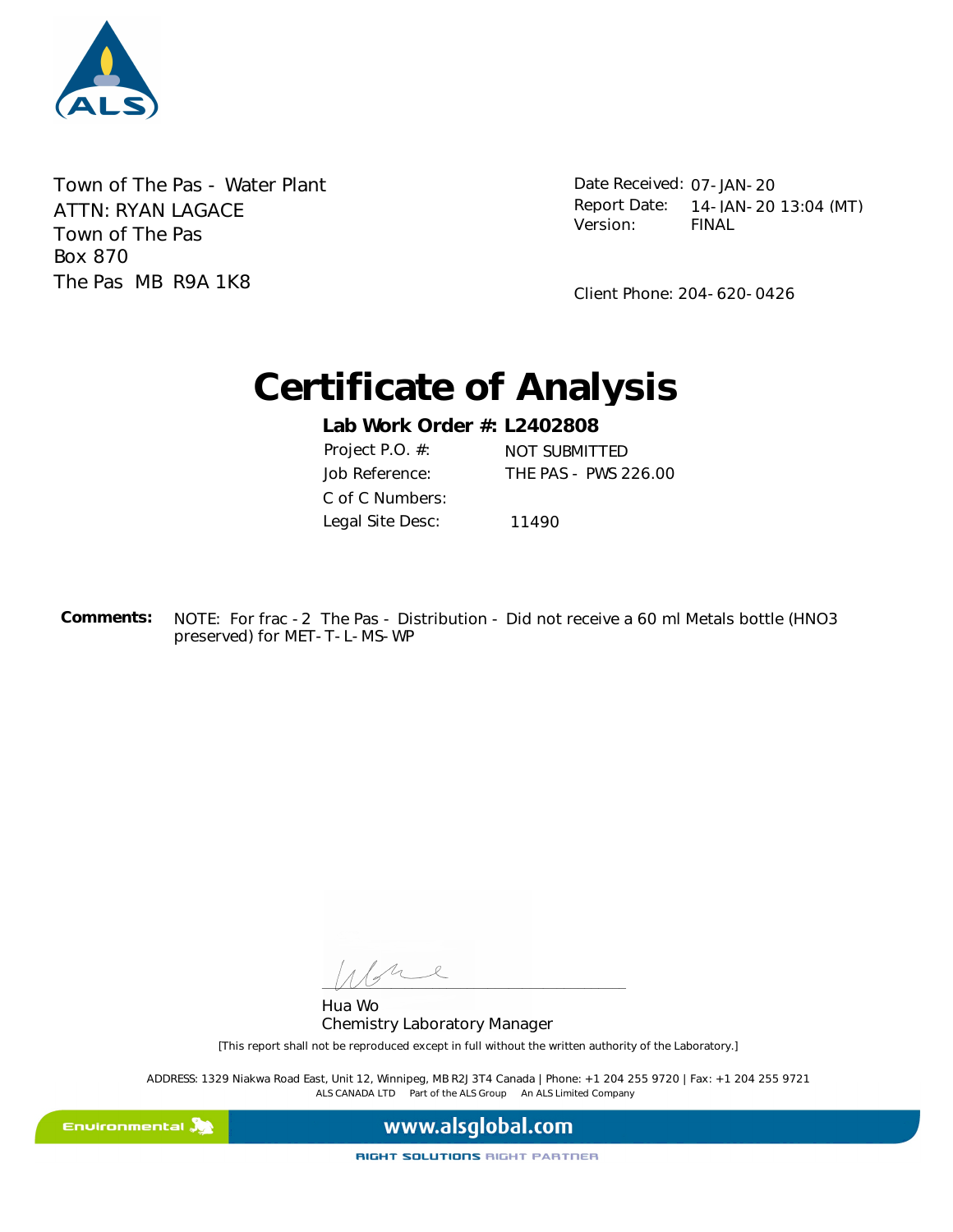

#### **Physical Tests (WATER)**

|                               |            |                            | ALS ID       | L2402808-1  |            | L2402808-3     |            |
|-------------------------------|------------|----------------------------|--------------|-------------|------------|----------------|------------|
|                               |            |                            | Sampled Date | 06-JAN-20   |            | 06-JAN-20      |            |
|                               |            |                            | Sampled Time | 16:00       |            | 16:00          |            |
|                               |            |                            | Sample ID    | THE PAS 1 - |            | THE PAS 2 -    |            |
| Analyte                       | Unit       | Guide<br>Limit #1 Limit #2 | Guide        | <b>RAW</b>  |            | <b>TREATED</b> |            |
| Colour, True                  | CU         | 15                         |              | 7.8         |            | < 5.0          |            |
| Conductivity                  | umhos/cm   |                            |              | 466         |            | 472            |            |
| Hardness (as CaCO3)           | mg/L       |                            |              | 226         | <b>HTC</b> | 215            | <b>HTC</b> |
| Langelier Index (4 C)         | No Unit    |                            |              | 0.35        |            | $-0.21$        |            |
| Langelier Index (60 C)        | No Unit    |                            |              | 1.1         |            | 0.56           |            |
| pH                            | pH units   | 7.00-10.5                  |              | 8.07        |            | 7.58           |            |
| <b>Total Dissolved Solids</b> | mg/L       | 500                        |              | 283         |            | 286            |            |
| Transmittance, UV (254 nm)    | %T/cm      |                            |              | 71.3        |            | 88.3           |            |
| Turbidity                     | <b>NTU</b> |                            |              | 7.15        |            | < 0.10         |            |

**Federal Guidelines for Canadian Drinking Water Quality (MAR, 2019) #1: GCDWQ - Aesthetic Objective/Other Value**

**#2: GCDWQ - Maximum Acceptable Concentrations (MACs)**

#### **Physical Tests (MISC.)**

|                |         | ALS ID                              | L2402808-2          |
|----------------|---------|-------------------------------------|---------------------|
|                |         | Sampled Date                        | 06-JAN-20           |
|                |         | 16:00                               |                     |
|                |         | Sample ID                           | THE PAS 3 -         |
| Analyte        | Unit    | Guide<br>Guide<br>Limit #1 Limit #2 | <b>DISTRIBUTION</b> |
| Sample Comment | No Unit | ٠                                   | Sample Not          |

**Federal Guidelines for Canadian Drinking Water Quality (MAR, 2019)**

**#1: GCDWQ - Aesthetic Objective/Other Value**

**#2: GCDWQ - Maximum Acceptable Concentrations (MACs)**

#### **Anions and Nutrients (WATER)**

|                              |      |                              | ALS ID                   | L2402808-1  | L2402808-3     |
|------------------------------|------|------------------------------|--------------------------|-------------|----------------|
|                              |      |                              | Sampled Date             | 06-JAN-20   | 06-JAN-20      |
|                              |      |                              | Sampled Time             | 16:00       | 16:00          |
|                              |      |                              | Sample ID                | THE PAS 1 - | THE PAS 2 -    |
|                              |      | Guide                        | Guide                    | <b>RAW</b>  | <b>TREATED</b> |
| Analyte                      | Unit | Limit $#1$ Limit $#2$        |                          |             |                |
| Alkalinity, Total (as CaCO3) | mg/L |                              |                          | 172         | 153            |
| Ammonia, Total (as N)        | mg/L |                              | $\overline{\phantom{a}}$ | 0.032       | < 0.010        |
| Bicarbonate (HCO3)           | mg/L |                              |                          | 210         | 186            |
| Bromide (Br)                 | mg/L |                              |                          | 0.015       | < 0.010        |
| Carbonate (CO3)              | mg/L | -                            | $\overline{\phantom{a}}$ | <0.60       | <0.60          |
| Chloride (CI)                | mg/L | 250                          | -                        | 11.0        | 14.3           |
| Fluoride (F)                 | mg/L | $\qquad \qquad \blacksquare$ | 1.5                      | 0.149       | 0.119          |
| Hydroxide (OH)               | mg/L |                              |                          | <0.34       | <0.34          |
| Nitrate (as N)               | mg/L | ۰                            | 10                       | 0.133       | 0.135          |
| Nitrite (as N)               | mg/L |                              | 1                        | 0.0011      | < 0.0010       |
| Sulfate (SO4)                | mg/L | 500                          | $\overline{\phantom{a}}$ | 65.4        | 79.6           |

**Federal Guidelines for Canadian Drinking Water Quality (MAR, 2019)**

**#1: GCDWQ - Aesthetic Objective/Other Value**

**#2: GCDWQ - Maximum Acceptable Concentrations (MACs)**

Detection Limit for result exceeds Guide Limit. Assessment against Guide Limit cannot be made.

Analytical result for this parameter exceeds Guide Limit listed on this report.

\* Please refer to the Reference Information section for an explanation of any qualifiers noted.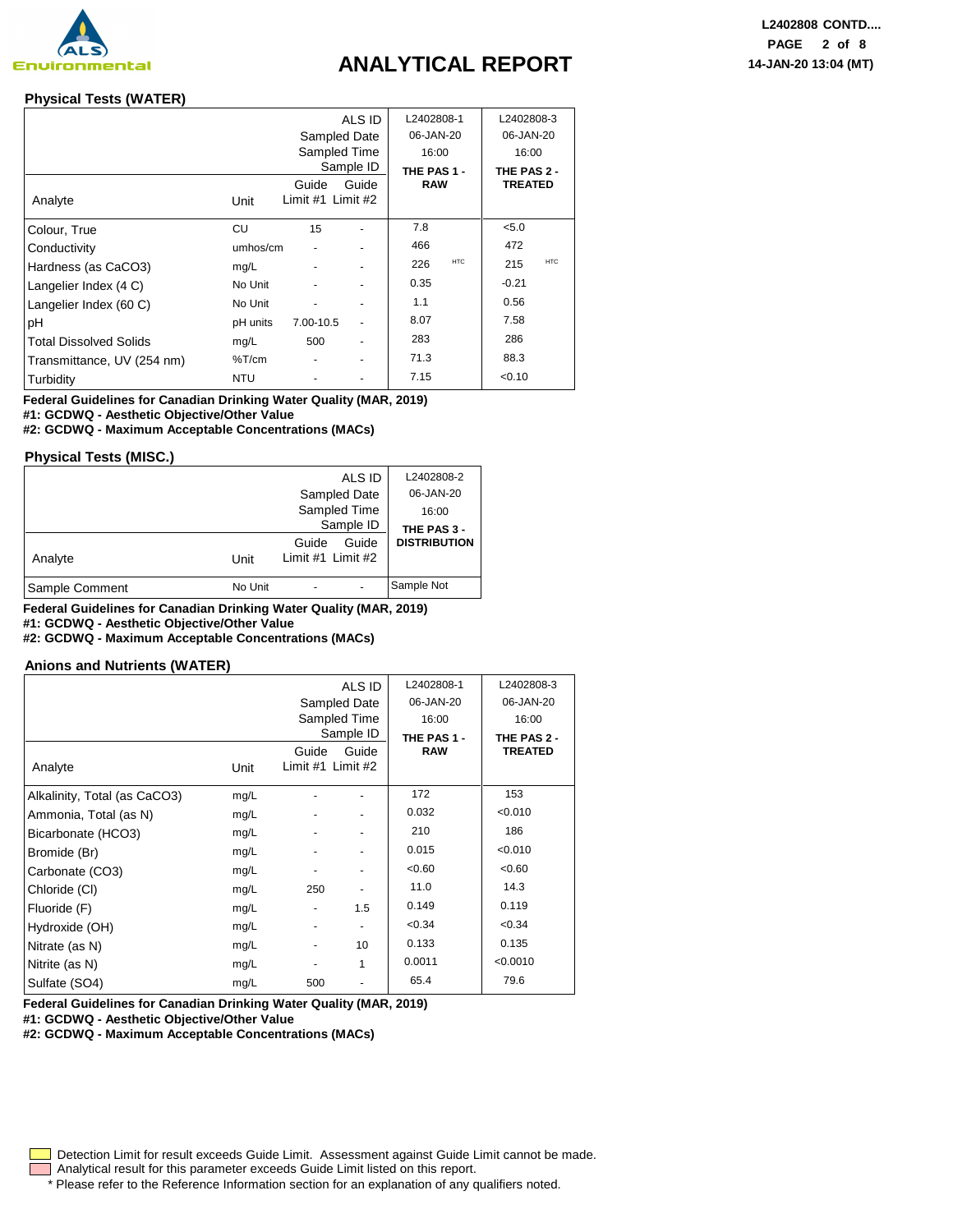

#### **Organic / Inorganic Carbon (WATER)**

|                             |      | ALS ID                              | L2402808-1  | L2402808-3     |
|-----------------------------|------|-------------------------------------|-------------|----------------|
|                             |      | Sampled Date                        | 06-JAN-20   | 06-JAN-20      |
|                             |      | Sampled Time                        | 16:00       | 16:00          |
|                             |      | Sample ID                           | THE PAS 1 - | THE PAS 2 -    |
| Analyte                     | Unit | Guide<br>Guide<br>Limit #1 Limit #2 | <b>RAW</b>  | <b>TREATED</b> |
| Dissolved Organic Carbon    | mg/L | ٠                                   | 5.63        | 3.86           |
| <b>Total Organic Carbon</b> | mg/L | $\overline{\phantom{a}}$            | 5.65        | 3.51           |

**Federal Guidelines for Canadian Drinking Water Quality (MAR, 2019)**

**#1: GCDWQ - Aesthetic Objective/Other Value**

**#2: GCDWQ - Maximum Acceptable Concentrations (MACs)**

\* Please refer to the Reference Information section for an explanation of any qualifiers noted. Analytical result for this parameter exceeds Guide Limit listed on this report. Detection Limit for result exceeds Guide Limit. Assessment against Guide Limit cannot be made.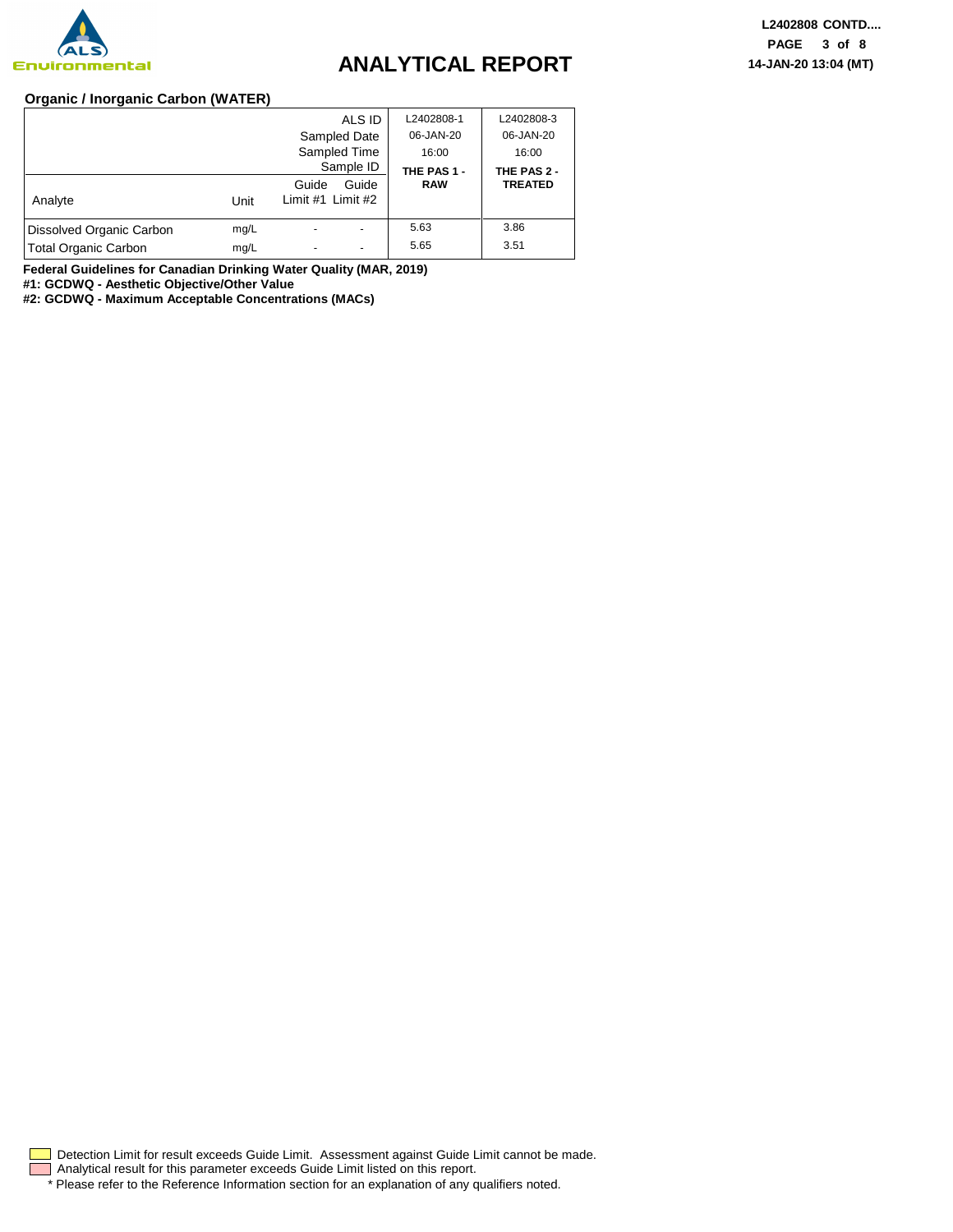

#### **Total Metals (WATER)**

|                       |      |                   | ALS ID<br>Sampled Date    | L2402808-1<br>06-JAN-20   | L2402808-3<br>06-JAN-20 |
|-----------------------|------|-------------------|---------------------------|---------------------------|-------------------------|
|                       |      |                   | Sampled Time<br>Sample ID | 16:00                     | 16:00                   |
|                       |      | Guide             | Guide                     | THE PAS 1 -<br><b>RAW</b> | THE PAS 2 -<br>TREATED  |
| Analyte               | Unit | Limit #1 Limit #2 |                           |                           |                         |
| Aluminum (Al)-Total   | mg/L | 0.1               | ÷,                        | 0.171                     | 0.0334                  |
| Antimony (Sb)-Total   | mg/L |                   | 0.006                     | 0.00014                   | 0.00012                 |
| Arsenic (As)-Total    | mg/L |                   | 0.01                      | 0.00083                   | 0.00029                 |
| Barium (Ba)-Total     | mg/L |                   | 1                         | 0.0831                    | 0.0635                  |
| Beryllium (Be)-Total  | mg/L |                   |                           | < 0.00010                 | < 0.00010               |
| Bismuth (Bi)-Total    | mg/L |                   | ٠                         | < 0.000050                | <0.000050               |
| Boron (B)-Total       | mg/L | ۰                 | 5                         | 0.021                     | 0.020                   |
| Cadmium (Cd)-Total    | mg/L |                   | 0.005                     | 0.0000163                 | 0.0000066               |
| Calcium (Ca)-Total    | mg/L |                   |                           | 53.5                      | 50.6                    |
| Cesium (Cs)-Total     | mg/L |                   | $\overline{a}$            | 0.000026                  | < 0.000010              |
| Chromium (Cr)-Total   | mg/L |                   | 0.05                      | 0.00032                   | < 0.00010               |
| Cobalt (Co)-Total     | mg/L |                   |                           | 0.00021                   | < 0.00010               |
| Copper (Cu)-Total     | mg/L | 1                 | 2                         | 0.00167                   | 0.00149                 |
| Iron (Fe)-Total       | mg/L | 0.3               |                           | 0.282                     | < 0.010                 |
| Lead (Pb)-Total       | mg/L |                   | 0.005                     | 0.000195                  | < 0.000050              |
| Lithium (Li)-Total    | mg/L | $\overline{a}$    | $\overline{\phantom{a}}$  | 0.0120                    | 0.0117                  |
| Magnesium (Mg)-Total  | mg/L |                   |                           | 22.4                      | 21.5                    |
| Manganese (Mn)-Total  | mg/L | 0.02              | 0.12                      | 0.0239                    | 0.00614                 |
| Molybdenum (Mo)-Total | mg/L |                   |                           | 0.00123                   | 0.00117                 |
| Nickel (Ni)-Total     | mg/L |                   |                           | 0.00171                   | 0.00134                 |
| Phosphorus (P)-Total  | mg/L |                   | ٠                         | < 0.030                   | < 0.050                 |
| Potassium (K)-Total   | mg/L |                   | ٠                         | 3.02                      | 2.99                    |
| Rubidium (Rb)-Total   | mg/L |                   |                           | 0.00121                   | 0.00097                 |
| Selenium (Se)-Total   | mg/L |                   | 0.05                      | 0.000235                  | 0.000234                |
| Silicon (Si)-Total    | mg/L |                   |                           | 1.29                      | 0.91                    |
| Silver (Ag)-Total     | mg/L |                   |                           | < 0.000010                | < 0.000010              |
| Sodium (Na)-Total     | mg/L | 200               | ٠                         | 20.1                      | 19.9                    |
| Strontium (Sr)-Total  | mg/L |                   | 7                         | 0.373                     | 0.345                   |
| Sulfur (S)-Total      | mg/L |                   |                           | 22.7                      |                         |
| Tellurium (Te)-Total  | mg/L |                   |                           | < 0.00020                 | < 0.00020               |
| Thallium (TI)-Total   | mg/L |                   |                           | < 0.000010                | < 0.000010              |
| Thorium (Th)-Total    | mg/L |                   |                           | < 0.00010                 | < 0.00010               |
| Tin (Sn)-Total        | mg/L |                   |                           | < 0.00010                 | 0.00013                 |
|                       |      |                   |                           |                           |                         |

**L2402808 CONTD.... PAGE 4 of 8**

**Federal Guidelines for Canadian Drinking Water Quality (MAR, 2019) #1: GCDWQ - Aesthetic Objective/Other Value**

**#2: GCDWQ - Maximum Acceptable Concentrations (MACs)**

Analytical result for this parameter exceeds Guide Limit listed on this report. Detection Limit for result exceeds Guide Limit. Assessment against Guide Limit cannot be made.

\* Please refer to the Reference Information section for an explanation of any qualifiers noted.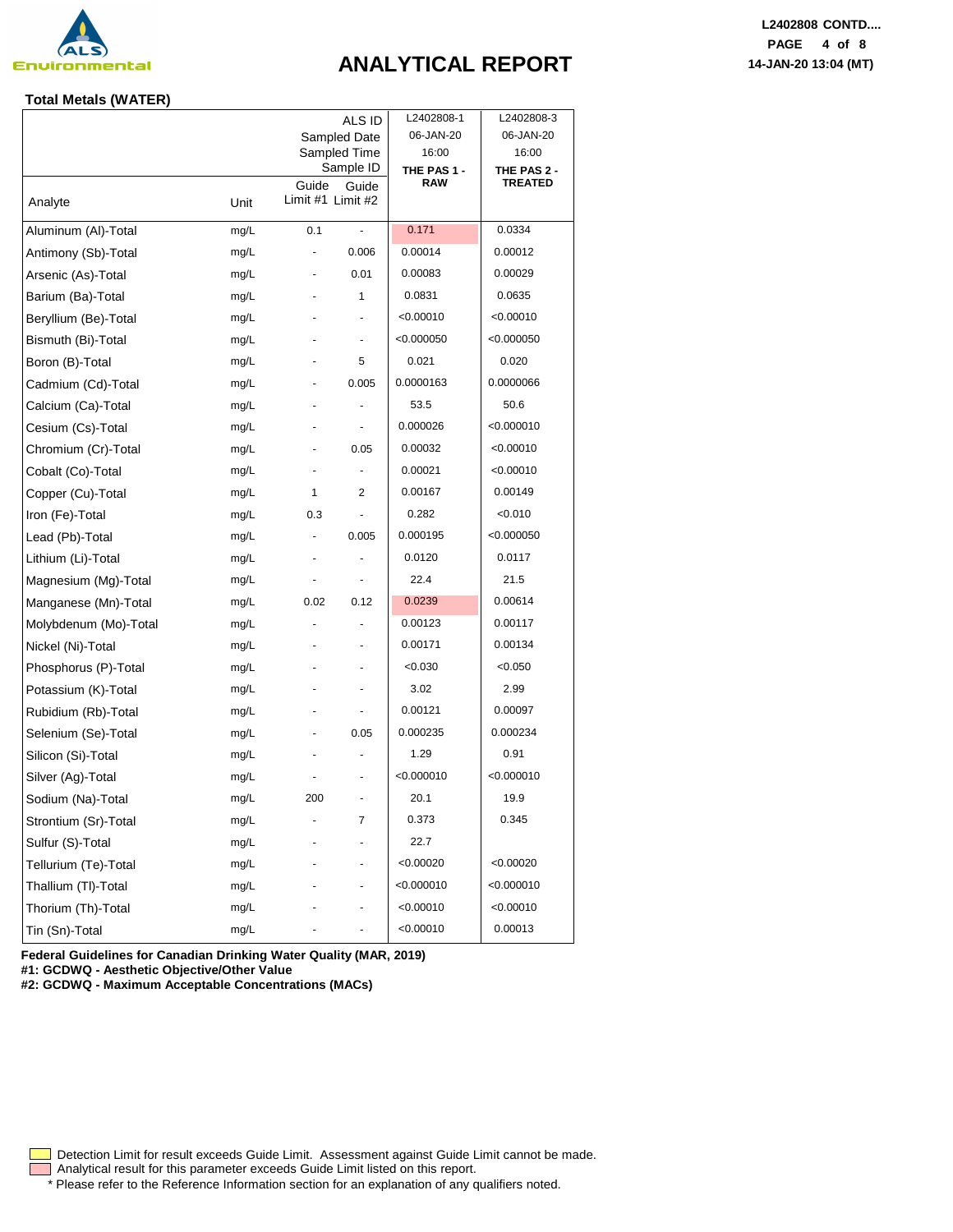

#### **Total Metals (WATER)**

|                      |      |                              | ALS ID                   | L2402808-1  | L2402808-3     |
|----------------------|------|------------------------------|--------------------------|-------------|----------------|
|                      |      |                              | Sampled Date             | 06-JAN-20   | 06-JAN-20      |
|                      |      |                              | Sampled Time             | 16:00       | 16:00          |
|                      |      |                              | Sample ID                | THE PAS 1 - | THE PAS 2 -    |
|                      |      | Guide                        | Guide                    | <b>RAW</b>  | <b>TREATED</b> |
| Analyte              | Unit | Limit #1 Limit #2            |                          |             |                |
| Titanium (Ti)-Total  | mg/L |                              |                          | 0.00507     | < 0.00030      |
| Tungsten (W)-Total   | mg/L |                              | $\overline{\phantom{a}}$ | < 0.00010   | < 0.00010      |
| Uranium (U)-Total    | mg/L | $\qquad \qquad \blacksquare$ | 0.02                     | 0.000999    | 0.000336       |
| Vanadium (V)-Total   | mg/L |                              | $\overline{\phantom{a}}$ | 0.00081     | < 0.00050      |
| Zinc (Zn)-Total      | mg/L | 5                            | $\overline{\phantom{a}}$ | < 0.0030    | < 0.0030       |
| Zirconium (Zr)-Total | mg/L |                              | $\overline{\phantom{a}}$ | 0.00029     | < 0.00020      |

**Federal Guidelines for Canadian Drinking Water Quality (MAR, 2019)**

**#1: GCDWQ - Aesthetic Objective/Other Value**

**#2: GCDWQ - Maximum Acceptable Concentrations (MACs)**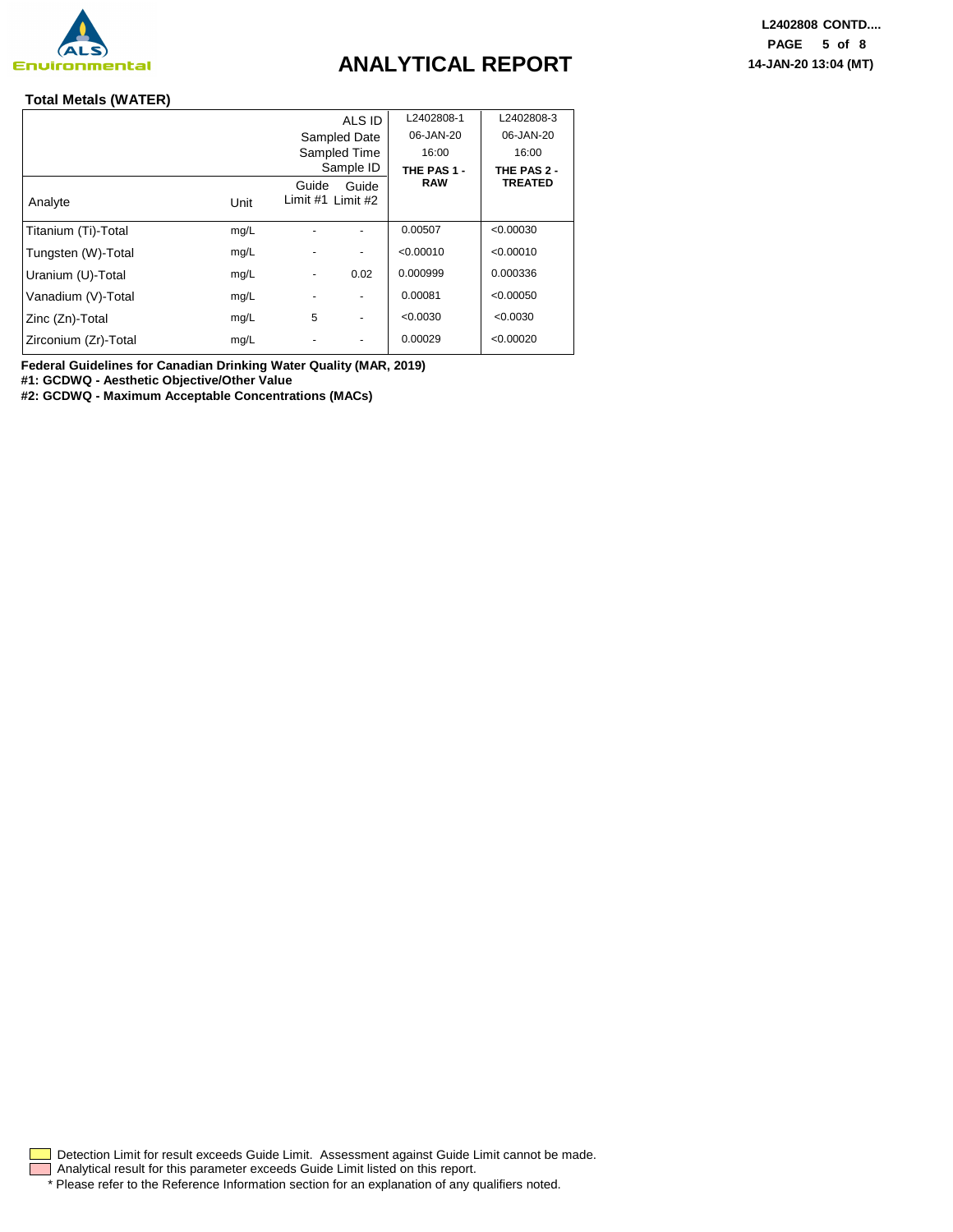### **Reference Information**

#### **Qualifiers for Individual Parameters Listed:**

| Qualifier<br>Description               |        |                                                                                                                             |                                                                                                                                                                                                                                                                                                      |
|----------------------------------------|--------|-----------------------------------------------------------------------------------------------------------------------------|------------------------------------------------------------------------------------------------------------------------------------------------------------------------------------------------------------------------------------------------------------------------------------------------------|
| <b>HTC</b>                             |        |                                                                                                                             | Hardness was calculated from Total Ca and/or Mg concentrations and may be biased high (dissolved Ca/Mg results unavailable).                                                                                                                                                                         |
| Methods Listed (if applicable):        |        |                                                                                                                             |                                                                                                                                                                                                                                                                                                      |
| <b>ALS Test Code</b>                   | Matrix | <b>Test Description</b>                                                                                                     | Method Reference**                                                                                                                                                                                                                                                                                   |
| ALK-CO3CO3-CALC-WP                     | Water  | Alkalinity, Carbonate                                                                                                       | CALCULATION                                                                                                                                                                                                                                                                                          |
|                                        |        | water. The fraction of alkalinity contributed by carbonate is calculated and reported as mg CO3 2-/L.                       | The Alkalinity of water is a measure of its acid neutralizing capacity. Alkalinity is imparted by bicarbonate, carbonate and hydroxide components of                                                                                                                                                 |
| ALK-HCO3HCO3-CALC-<br>WP               | Water  | Alkalinity, Bicarbonate                                                                                                     | CALCULATION                                                                                                                                                                                                                                                                                          |
|                                        |        | water. The fraction of alkalinity contributed by bicarbonate is calculated and reported as mg HCO3-/L                       | The Alkalinity of water is a measure of its acid neutralizing capacity.Alkalinity is imparted by bicarbonate, carbonate and hydroxide components of                                                                                                                                                  |
| <b>ALK-OHOH-CALC-WP</b>                | Water  | Alkalinity, Hydroxide                                                                                                       | CALCULATION                                                                                                                                                                                                                                                                                          |
|                                        |        | water. The fraction of alkalinity contributed by hydroxide is calculated and reported as mg OH-/L.                          | The Alkalinity of water is a measure of its acid neutralizing capacity. Alkalinity is imparted by bicarbonate, carbonate and hydroxide components of                                                                                                                                                 |
| <b>ALK-TITR-WP</b>                     | Water  | Alkalinity, Total (as CaCO3)                                                                                                | <b>APHA 2320B</b>                                                                                                                                                                                                                                                                                    |
| electrometrically.                     |        |                                                                                                                             | The Alkalinity of water is a measure of its acid neutralizing capacity. Alkalinity is imparted by bicarbonate, carbonate and hydroxide components of<br>water. Total alkalinity is determined by titration with a strong standard mineral acid to the successive HCO3- and H2CO3 endpoints indicated |
| <b>BR-L-IC-N-WP</b>                    | Water  | Bromide in Water by IC (Low Level)                                                                                          | EPA 300.1 (mod)-LR                                                                                                                                                                                                                                                                                   |
|                                        |        | Inorganic anions are analyzed by Ion Chromatography with conductivity and/or UV detection.                                  |                                                                                                                                                                                                                                                                                                      |
| <b>C-DOC-HTC-WP</b>                    | Water  | Dissolved Organic Carbon by<br>Combustion                                                                                   | APHA 5310 B-WP                                                                                                                                                                                                                                                                                       |
|                                        |        | is oxidized to CO2 which is then transported in the carrier gas stream and measured via a non-dispersive infrared analyzer. | Filtered (0.45 um) sample is acidified and purged to remove inorganic carbon, then injected into a heated reaction chamber where organic carbon                                                                                                                                                      |
| <b>C-TOC-HTC-WP</b>                    | Water  | Total Organic Carbon by Combustion APHA 5310 B-WP                                                                           |                                                                                                                                                                                                                                                                                                      |
|                                        |        | which is then transported in the carrier gas stream and measured via a non-dispersive infrared analyzer.                    | Sample is acidified and purged to remove inorganic carbon, then injected into a heated reaction chamber where organic carbon is oxidized to CO2                                                                                                                                                      |
| <b>CL-L-IC-N-WP</b>                    | Water  | Chloride in Water by IC (Low Level)                                                                                         | EPA 300.1 (mod)                                                                                                                                                                                                                                                                                      |
|                                        |        | Inorganic anions are analyzed by Ion Chromatography with conductivity and/or UV detection.                                  |                                                                                                                                                                                                                                                                                                      |
| <b>COLOUR-TRUE-WP</b>                  | Water  | Colour, True                                                                                                                | <b>APHA 2120C</b>                                                                                                                                                                                                                                                                                    |
|                                        |        | received (at time of testing), without pH adjustment. Concurrent measurement of sample pH is recommended.                   | True Colour is measured spectrophotometrically by comparison to platinum-cobalt standards using the single wavelength method (450 - 465 nm)<br>after filtration of sample through a 0.45 um filter. Colour measurements can be highly pH dependent, and apply to the pH of the sample as             |
| <b>EC-SCREEN-WP</b>                    | Water  | <b>Conductivity Screen (Internal Use</b>                                                                                    | APHA 2510                                                                                                                                                                                                                                                                                            |
|                                        |        | Only)<br>Qualitative analysis of conductivity where required during preparation of other test eg. IC, TDS, TSS, etc         |                                                                                                                                                                                                                                                                                                      |
| <b>EC-WP</b>                           | Water  | Conductivity                                                                                                                | <b>APHA 2510B</b>                                                                                                                                                                                                                                                                                    |
| fixed and chemically inert electrodes. |        |                                                                                                                             | Conductivity of an aqueous solution refers to its ability to carry an electric current. Conductance of a solution is measured between two spatially                                                                                                                                                  |
| ETL-LANGELIER-4-WP                     | Water  | Langelier Index 4C                                                                                                          | Calculated                                                                                                                                                                                                                                                                                           |
|                                        |        |                                                                                                                             |                                                                                                                                                                                                                                                                                                      |
| ETL-LANGELIER-60-WP                    | Water  | Langelier Index 60C                                                                                                         | Calculated                                                                                                                                                                                                                                                                                           |

| <b>HARDNESS-CALC-WP</b> | Water | <b>Hardness Calculated</b> | <b>APHA 2340B</b> |
|-------------------------|-------|----------------------------|-------------------|
|                         |       |                            |                   |

Hardness (also known as Total Hardness) is calculated from the sum of Calcium and Magnesium concentrations, expressed in CaCO3 equivalents. Dissolved Calcium and Magnesium concentrations are preferentially used for the hardness calculation.

**IONBALANCE-CALC-WP** Water Ion Balance Calculation APHA 1030E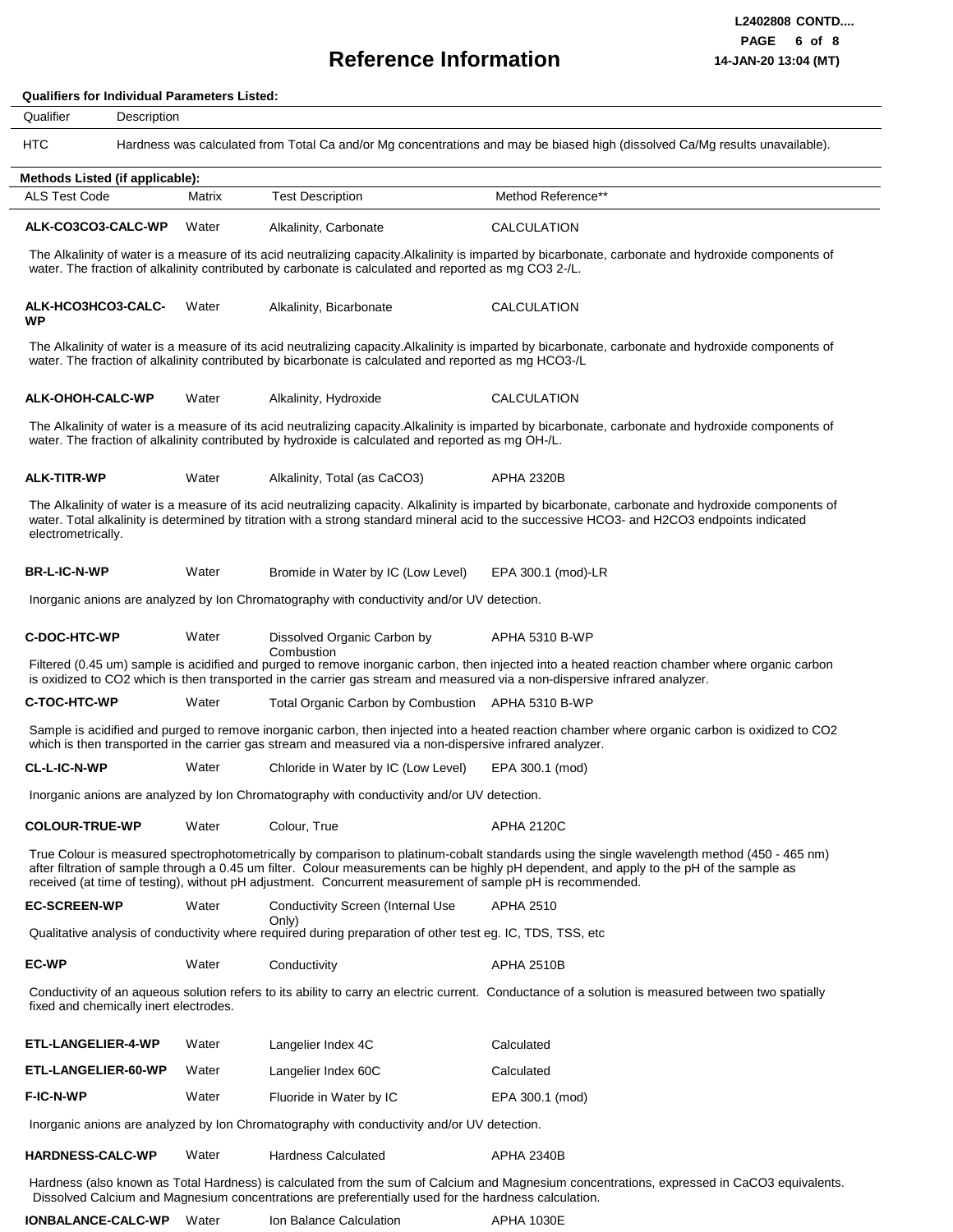# **Reference Information 14-JAN-20 13:04 (MT)**

| <b>ALS Test Code</b>                               | Matrix | <b>Test Description</b>                                                                                  | Method Reference**                                                                                                                                                                                                                                                                                |
|----------------------------------------------------|--------|----------------------------------------------------------------------------------------------------------|---------------------------------------------------------------------------------------------------------------------------------------------------------------------------------------------------------------------------------------------------------------------------------------------------|
| should be near-zero.                               |        |                                                                                                          | Cation Sum, Anion Sum, and Ion Balance (as % difference) are calculated based on guidance from APHA Standard Methods (1030E Checking<br>Correctness of Analysis). Because all aqueous solutions are electrically neutral, the calculated ion balance (% difference of cations minus anions)       |
|                                                    |        | (EC), and is reported as "Low EC" where EC < 100 uS/cm (umhos/cm). Ion Balance is calculated as:         | Cation and Anion Sums are the total meg/L concentration of major cations and anions. Dissolved species are used where available. Minor ions<br>are included where data is present. Ion Balance (as % difference) cannot be calculated accurately for waters with very low electrical conductivity |
|                                                    |        | Ion Balance (%) = [Cation Sum-Anion Sum] / [Cation Sum+Anion Sum]                                        |                                                                                                                                                                                                                                                                                                   |
| <b>MET-T-CCMS-WP</b>                               | Water  | Total Metals in Water by CRC ICPMS EPA 200.2/6020B (mod.)                                                |                                                                                                                                                                                                                                                                                                   |
|                                                    |        | Water samples are digested with nitric and hydrochloric acids, and analyzed by CRC ICPMS.                |                                                                                                                                                                                                                                                                                                   |
|                                                    |        | Method Limitation (re: Sulfur): Sulfide and volatile sulfur species may not be recovered by this method. |                                                                                                                                                                                                                                                                                                   |
| NH3-COL-WP                                         | Water  | Ammonia by colour                                                                                        | APHA 4500 NH3 F                                                                                                                                                                                                                                                                                   |
| nitroprusside and measured colourmetrically.       |        |                                                                                                          | Ammonia in water samples forms indophenol when reacted with hypochlorite and phenol. The intensity is amplified by the addition of sodium                                                                                                                                                         |
| NO2-L-IC-N-WP                                      | Water  | Nitrite in Water by IC (Low Level)                                                                       | EPA 300.1 (mod)                                                                                                                                                                                                                                                                                   |
|                                                    |        | Inorganic anions are analyzed by Ion Chromatography with conductivity and/or UV detection.               |                                                                                                                                                                                                                                                                                                   |
| NO3-L-IC-N-WP                                      | Water  | Nitrate in Water by IC (Low Level)                                                                       | EPA 300.1 (mod)                                                                                                                                                                                                                                                                                   |
|                                                    |        | Inorganic anions are analyzed by Ion Chromatography with conductivity and/or UV detection.               |                                                                                                                                                                                                                                                                                                   |
| <b>PH-WP</b>                                       | Water  | pH                                                                                                       | <b>APHA 4500H</b>                                                                                                                                                                                                                                                                                 |
| and a reference electrode.                         |        |                                                                                                          | The pH of a sample is the determination of the activity of the hydrogen ions by potentiometric measurement using a standard hydrogen electrode                                                                                                                                                    |
| <b>SAMPNOTRECD-ONREP- Misc.</b><br><b>WP</b>       |        | Sample not received                                                                                      | SAMPLE NOT RECEIVED                                                                                                                                                                                                                                                                               |
| SO4-IC-N-WP                                        | Water  | Sulfate in Water by IC                                                                                   | EPA 300.1 (mod)                                                                                                                                                                                                                                                                                   |
|                                                    |        | Inorganic anions are analyzed by Ion Chromatography with conductivity and/or UV detection.               |                                                                                                                                                                                                                                                                                                   |
| <b>TDS-WP</b>                                      | Water  | <b>Total Dissolved Solids (TDS)</b>                                                                      | APHA 2540 SOLIDS C.E                                                                                                                                                                                                                                                                              |
|                                                    |        | 2C. The increase in vial weight represents the total dissolved solids.                                   | A well-mixed sample is filtered through a glass fiber filter paper. The filtrate is then evaportaed to dryness in a pre-weighed vial and dried at 180 -                                                                                                                                           |
| <b>TURBIDITY-WP</b>                                | Water  | Turbidity                                                                                                | APHA 2130B (modified)                                                                                                                                                                                                                                                                             |
|                                                    |        | Turbidity in aqueous matrices is determined by the nephelometric method.                                 |                                                                                                                                                                                                                                                                                                   |
| UV-%TRANS-WP                                       | Water  | UV Transmittance (Calculated)                                                                            | <b>APHA 5910B</b>                                                                                                                                                                                                                                                                                 |
| The analysis is carried out without pH adjustment. |        |                                                                                                          | Test method is adapted from APHA Method 5910B. A sample is filtered through a 0.45 um polyethersulfone (PES) filter and its UV Absorbance is<br>measured in a quartz cell at 254 nm. UV Transmittance is calculated from the UV Absorbance result and reported as UV Transmittance per cm.        |

*The last two letters of the above test code(s) indicate the laboratory that performed analytical analysis for that test. Refer to the list below:*

Chain of Custody Numbers:

| Laboratory Definition Code | Laboratory Location                            |
|----------------------------|------------------------------------------------|
| WP                         | ALS ENVIRONMENTAL - WINNIPEG, MANITOBA, CANADA |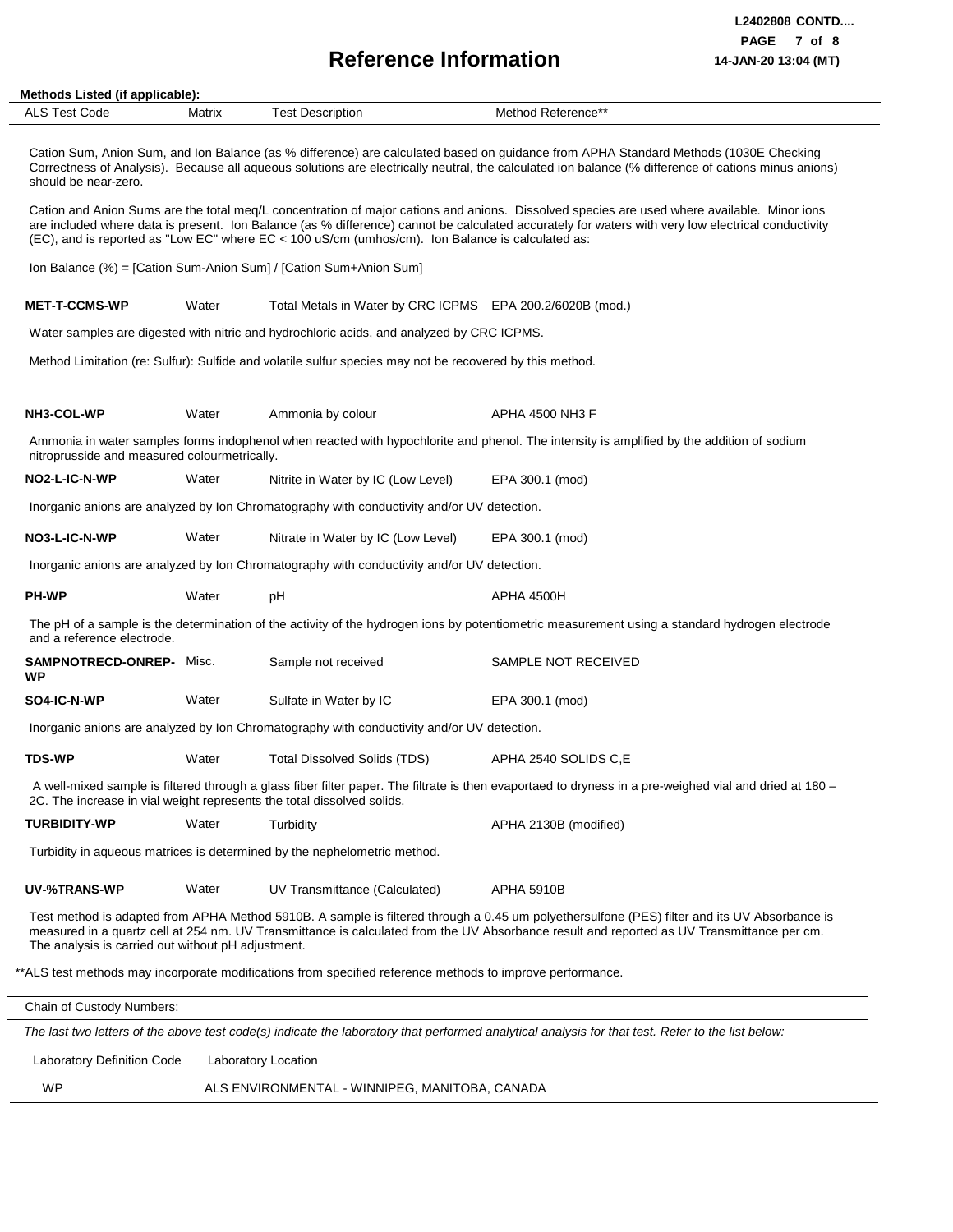## **Reference Information**

#### **GLOSSARY OF REPORT TERMS**

*Surrogates are compounds that are similar in behaviour to target analyte(s), but that do not normally occur in environmental samples. For applicable tests, surrogates are added to samples prior to analysis as a check on recovery. In reports that display the D.L. column, laboratory objectives for surrogates are listed there.*

*mg/kg - milligrams per kilogram based on dry weight of sample*

*mg/kg wwt - milligrams per kilogram based on wet weight of sample*

*mg/kg lwt - milligrams per kilogram based on lipid-adjusted weight* 

*mg/L - unit of concentration based on volume, parts per million.*

*< - Less than.*

*D.L. - The reporting limit.*

*N/A - Result not available. Refer to qualifier code and definition for explanation.*

*Test results reported relate only to the samples as received by the laboratory. UNLESS OTHERWISE STATED, ALL SAMPLES WERE RECEIVED IN ACCEPTABLE CONDITION. Analytical results in unsigned test reports with the DRAFT watermark are subject to change, pending final QC review.*

*Application of guidelines is provided "as is" without warranty of any kind, either expressed or implied, including, but not limited to, fitness for a particular purpose, or non-infringement. ALS assumes no responsibility for errors or omissions in the information. Guideline limits are not adjusted for the hardness, pH or temperature of the sample (the most conservative values are used). Measurement uncertainty is not applied to test results prior to comparison with specified criteria values.*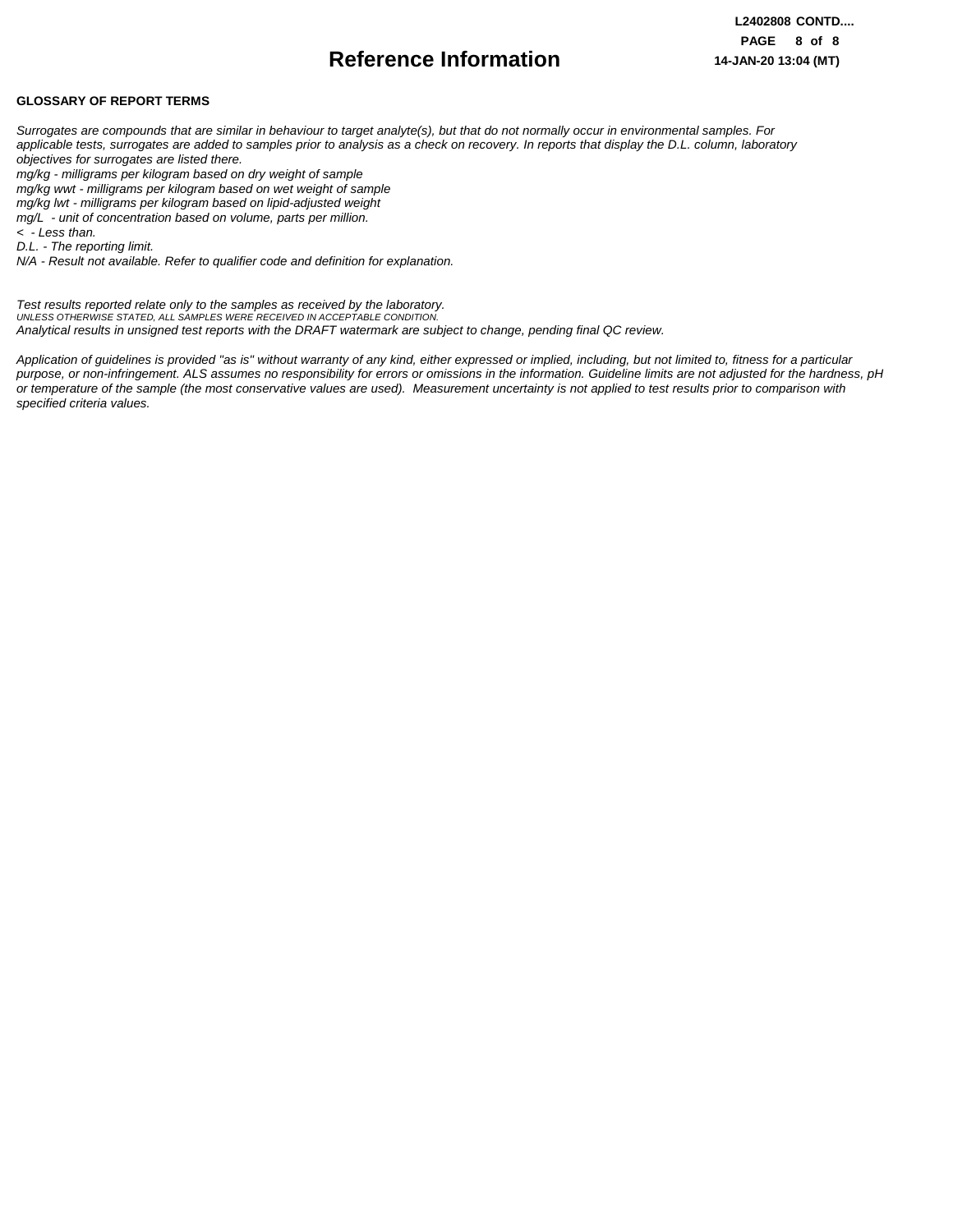

|                                            |                                                                                                      | Workorder: L2402808 |         |           | Report Date: 14-JAN-20 |            |              | Page 1 of 11 |  |
|--------------------------------------------|------------------------------------------------------------------------------------------------------|---------------------|---------|-----------|------------------------|------------|--------------|--------------|--|
| Client:<br>Contact:                        | Town of The Pas - Water Plant<br>Town of The Pas Box 870<br>The Pas MB R9A 1K8<br><b>RYAN LAGACE</b> |                     |         |           |                        |            |              |              |  |
| <b>Test</b>                                | <b>Matrix</b>                                                                                        | Reference           | Result  | Qualifier | <b>Units</b>           | <b>RPD</b> | Limit        | Analyzed     |  |
| <b>ALK-TITR-WP</b>                         | Water                                                                                                |                     |         |           |                        |            |              |              |  |
| <b>Batch</b>                               | R4965553                                                                                             |                     |         |           |                        |            |              |              |  |
| WG3254996-15 DUP                           |                                                                                                      | L2402808-1          |         |           |                        |            |              |              |  |
|                                            | Alkalinity, Total (as CaCO3)                                                                         | 172                 | 172     |           | mg/L                   | 0.2        | 20           | 08-JAN-20    |  |
| WG3254996-14 LCS                           | Alkalinity, Total (as CaCO3)                                                                         |                     | 105.6   |           | $\%$                   |            | 85-115       | 08-JAN-20    |  |
| WG3254996-11 MB                            |                                                                                                      |                     |         |           |                        |            |              |              |  |
|                                            | Alkalinity, Total (as CaCO3)                                                                         |                     | < 1.0   |           | mg/L                   |            | $\mathbf{1}$ | 08-JAN-20    |  |
| <b>BR-L-IC-N-WP</b>                        | Water                                                                                                |                     |         |           |                        |            |              |              |  |
| <b>Batch</b>                               | R4965763                                                                                             |                     |         |           |                        |            |              |              |  |
| WG3254447-7                                | <b>DUP</b>                                                                                           | L2402808-1          |         |           |                        |            |              |              |  |
| Bromide (Br)                               |                                                                                                      | 0.015               | 0.011   | J         | mg/L                   | 0.004      | 0.02         | 08-JAN-20    |  |
| WG3254447-6                                | <b>LCS</b>                                                                                           |                     |         |           |                        |            |              |              |  |
| Bromide (Br)                               |                                                                                                      |                     | 104.5   |           | $\%$                   |            | 85-115       | 08-JAN-20    |  |
| WG3254447-5<br>Bromide (Br)                | MВ                                                                                                   |                     | < 0.010 |           | mg/L                   |            | 0.01         | 08-JAN-20    |  |
| WG3254447-8<br>Bromide (Br)                | ΜS                                                                                                   | L2402808-1          | 108.6   |           | $\%$                   |            | 75-125       | 08-JAN-20    |  |
| C-DOC-HTC-WP                               | Water                                                                                                |                     |         |           |                        |            |              |              |  |
| <b>Batch</b>                               | R4965527                                                                                             |                     |         |           |                        |            |              |              |  |
| WG3254972-3                                | <b>DUP</b>                                                                                           | L2401995-1          |         |           |                        |            |              |              |  |
|                                            | Dissolved Organic Carbon                                                                             | 9.63                | 9.45    |           | mg/L                   | 1.9        | 20           | 08-JAN-20    |  |
| WG3254972-2 LCS                            |                                                                                                      |                     |         |           | $\%$                   |            |              |              |  |
|                                            | Dissolved Organic Carbon                                                                             |                     | 97.8    |           |                        |            | 80-120       | 08-JAN-20    |  |
| WG3254972-1                                | MВ<br>Dissolved Organic Carbon                                                                       |                     | < 0.50  |           | mg/L                   |            | 0.5          | 08-JAN-20    |  |
| WG3254972-4                                | <b>MS</b>                                                                                            | L2402632-1          |         |           |                        |            |              |              |  |
|                                            | Dissolved Organic Carbon                                                                             |                     | 99.9    |           | $\%$                   |            | 70-130       | 08-JAN-20    |  |
| C-TOC-HTC-WP                               | Water                                                                                                |                     |         |           |                        |            |              |              |  |
| <b>Batch</b>                               | R4965548                                                                                             |                     |         |           |                        |            |              |              |  |
| WG3254984-3                                | <b>DUP</b>                                                                                           | L2401995-1          |         |           |                        |            |              |              |  |
| <b>Total Organic Carbon</b>                |                                                                                                      | 9.25                | 10.7    |           | mg/L                   | 15         | 20           | 08-JAN-20    |  |
| WG3254984-7                                | <b>DUP</b>                                                                                           | L2403220-1          |         |           |                        |            |              |              |  |
| <b>Total Organic Carbon</b>                |                                                                                                      | 8.93                | 8.65    |           | mg/L                   | 3.2        | 20           | 08-JAN-20    |  |
| WG3254984-2<br><b>Total Organic Carbon</b> | <b>LCS</b>                                                                                           |                     | 98.7    |           | $\%$                   |            | 80-120       | 08-JAN-20    |  |
| WG3254984-6 LCS                            |                                                                                                      |                     |         |           |                        |            |              |              |  |
| <b>Total Organic Carbon</b>                |                                                                                                      |                     | 104.7   |           | $\%$                   |            | 80-120       | 08-JAN-20    |  |
| WG3254984-1                                | MВ                                                                                                   |                     |         |           |                        |            |              |              |  |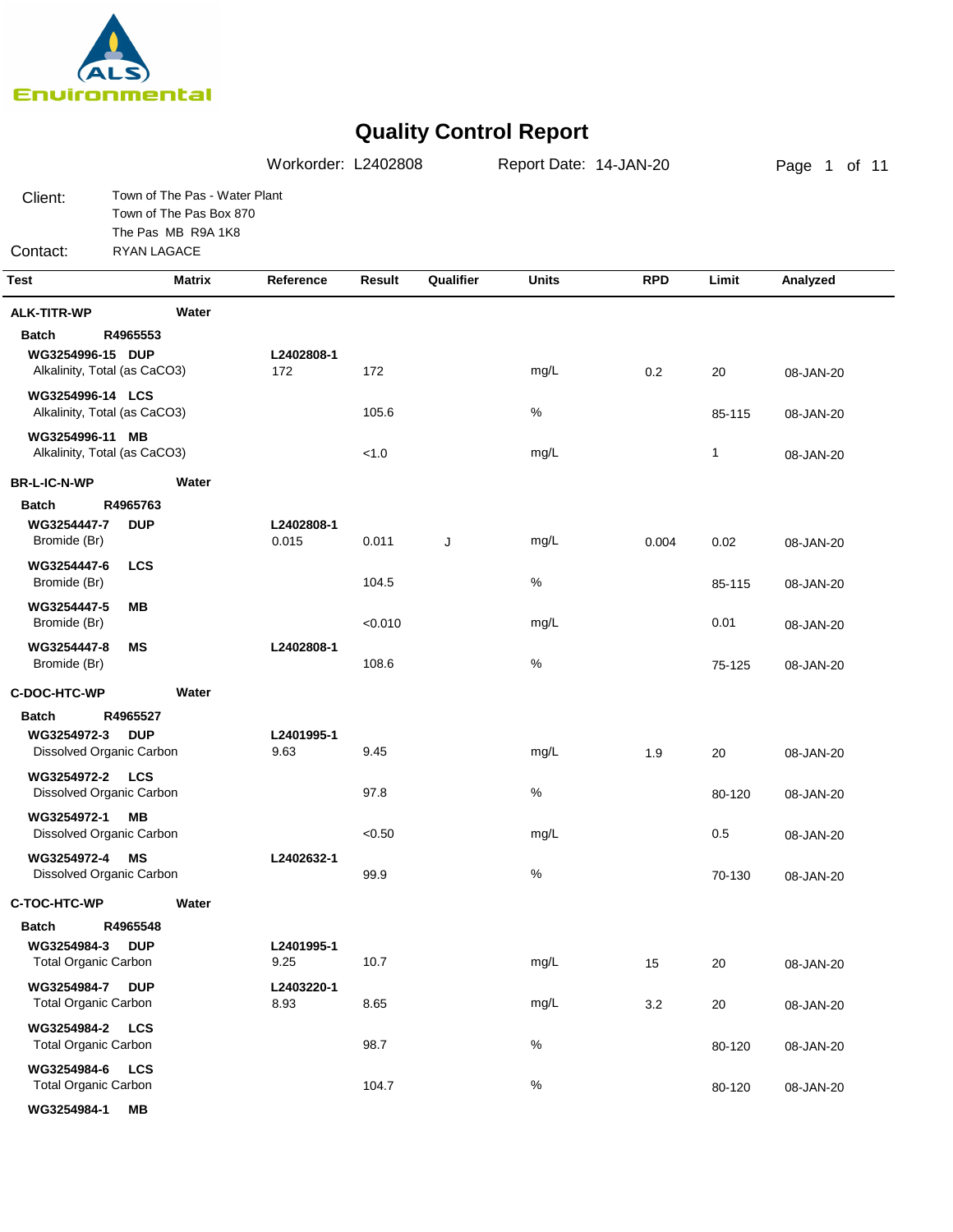

|                                                            |                        |                                                                                | Workorder: L2402808 |        |           | Report Date: 14-JAN-20 |            |        | Page 2 of 11 |
|------------------------------------------------------------|------------------------|--------------------------------------------------------------------------------|---------------------|--------|-----------|------------------------|------------|--------|--------------|
| Client:<br>Contact:                                        | RYAN LAGACE            | Town of The Pas - Water Plant<br>Town of The Pas Box 870<br>The Pas MB R9A 1K8 |                     |        |           |                        |            |        |              |
| <b>Test</b>                                                |                        | <b>Matrix</b>                                                                  | Reference           | Result | Qualifier | <b>Units</b>           | <b>RPD</b> | Limit  | Analyzed     |
| C-TOC-HTC-WP                                               |                        | Water                                                                          |                     |        |           |                        |            |        |              |
| <b>Batch</b><br>WG3254984-1<br><b>Total Organic Carbon</b> | R4965548<br><b>MB</b>  |                                                                                |                     | < 0.50 |           | mg/L                   |            | 0.5    | 08-JAN-20    |
| WG3254984-5<br><b>Total Organic Carbon</b>                 | <b>MB</b>              |                                                                                |                     | < 0.50 |           | mg/L                   |            | 0.5    | 08-JAN-20    |
| WG3254984-4<br><b>Total Organic Carbon</b>                 | <b>MS</b>              |                                                                                | L2402220-2          | 103.1  |           | $\%$                   |            | 70-130 | 08-JAN-20    |
| <b>CL-L-IC-N-WP</b>                                        |                        | Water                                                                          |                     |        |           |                        |            |        |              |
| <b>Batch</b><br>WG3254447-7<br>Chloride (CI)               | R4965763<br><b>DUP</b> |                                                                                | L2402808-1<br>11.0  | 11.0   |           | mg/L                   | 0.2        | 20     | 08-JAN-20    |
| WG3254447-6<br>Chloride (CI)                               | <b>LCS</b>             |                                                                                |                     | 102.7  |           | $\%$                   |            | 90-110 | 08-JAN-20    |
| WG3254447-5<br>Chloride (CI)                               | MВ                     |                                                                                |                     | < 0.10 |           | mg/L                   |            | 0.1    | 08-JAN-20    |
| WG3254447-8<br>Chloride (CI)                               | <b>MS</b>              |                                                                                | L2402808-1          | 106.0  |           | $\%$                   |            | 75-125 | 08-JAN-20    |
| <b>COLOUR-TRUE-WP</b>                                      |                        | Water                                                                          |                     |        |           |                        |            |        |              |
| <b>Batch</b><br>WG3255786-3<br>Colour, True                | R4966287<br><b>DUP</b> |                                                                                | L2402808-3<br>< 5.0 | < 5.0  | RPD-NA    | CU                     | N/A        | 20     | 08-JAN-20    |
| WG3255786-2<br>Colour, True                                | <b>LCS</b>             |                                                                                |                     | 96.4   |           | $\%$                   |            | 85-115 | 08-JAN-20    |
| WG3255786-1<br>Colour, True                                | <b>MB</b>              |                                                                                |                     | < 5.0  |           | CU                     |            | 5      | 08-JAN-20    |
| <b>EC-WP</b>                                               |                        | Water                                                                          |                     |        |           |                        |            |        |              |
| <b>Batch</b><br>WG3254996-15 DUP<br>Conductivity           | R4965553               |                                                                                | L2402808-1<br>466   | 470    |           | umhos/cm               | 0.9        | 10     | 08-JAN-20    |
| WG3254996-13 LCS<br>Conductivity                           |                        |                                                                                |                     | 99.7   |           | $\%$                   |            | 90-110 | 08-JAN-20    |
| WG3254996-11<br>Conductivity                               | MВ                     |                                                                                |                     | < 1.0  |           | umhos/cm               |            | 1      | 08-JAN-20    |
| F-IC-N-WP                                                  |                        | Water                                                                          |                     |        |           |                        |            |        |              |
| <b>Batch</b><br>WG3254447-7<br>Fluoride (F)                | R4965763<br><b>DUP</b> |                                                                                | L2402808-1<br>0.149 | 0.149  |           | mg/L                   | 0.1        | 20     | 08-JAN-20    |
| WG3254447-6                                                | <b>LCS</b>             |                                                                                |                     |        |           |                        |            |        |              |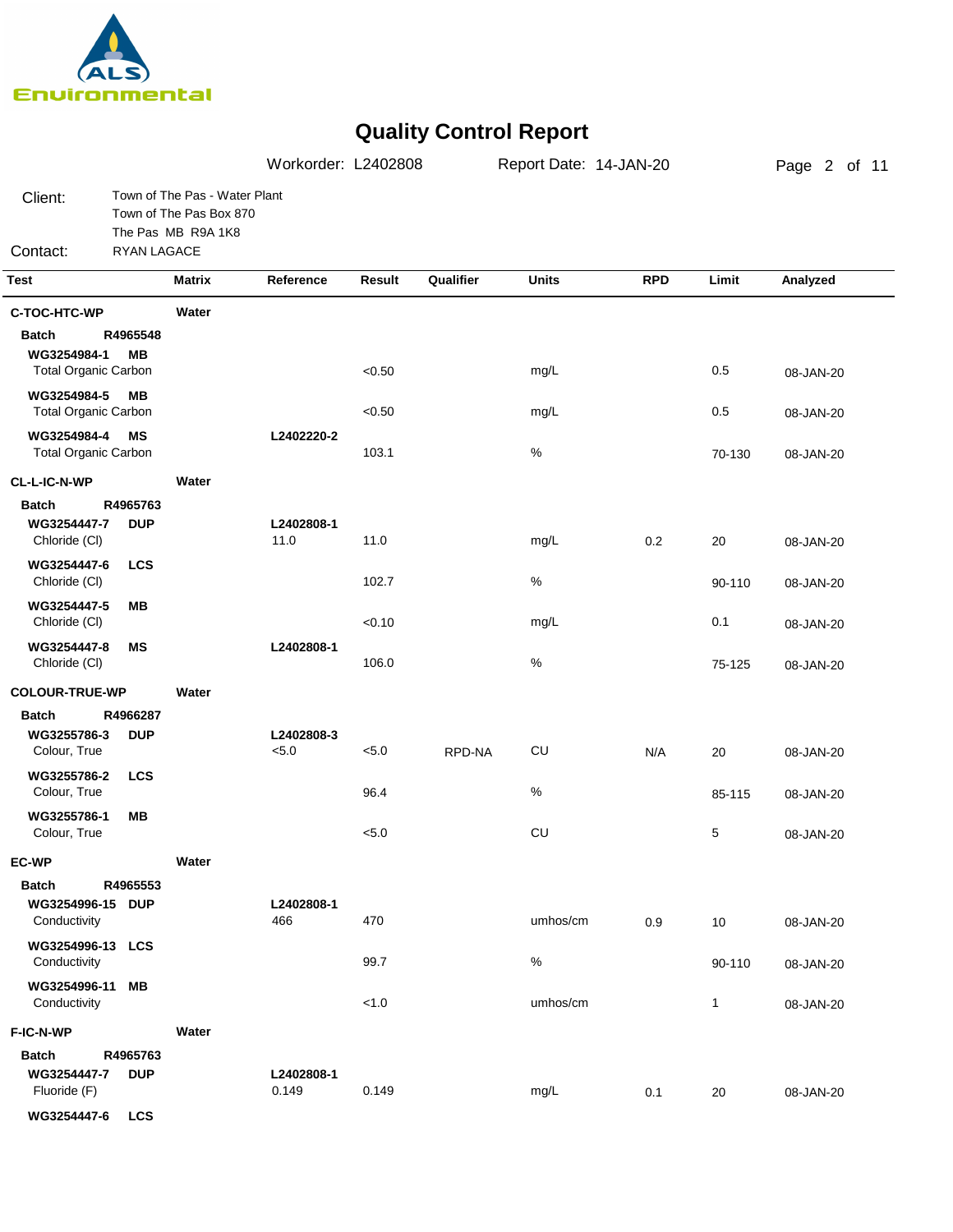

|                                             |                        |                                                                                | Workorder: L2402808 |             |           | Report Date: 14-JAN-20 | Page 3 of 11 |        |           |
|---------------------------------------------|------------------------|--------------------------------------------------------------------------------|---------------------|-------------|-----------|------------------------|--------------|--------|-----------|
| Client:                                     |                        | Town of The Pas - Water Plant<br>Town of The Pas Box 870<br>The Pas MB R9A 1K8 |                     |             |           |                        |              |        |           |
| Contact:                                    | RYAN LAGACE            |                                                                                |                     |             |           |                        |              |        |           |
| <b>Test</b>                                 |                        | <b>Matrix</b>                                                                  | Reference           | Result      | Qualifier | Units                  | <b>RPD</b>   | Limit  | Analyzed  |
| F-IC-N-WP                                   |                        | Water                                                                          |                     |             |           |                        |              |        |           |
| <b>Batch</b><br>WG3254447-6<br>Fluoride (F) | R4965763<br><b>LCS</b> |                                                                                |                     | 105.7       |           | $\%$                   |              | 90-110 | 08-JAN-20 |
| WG3254447-5<br>Fluoride (F)                 | MВ                     |                                                                                |                     | < 0.020     |           | mg/L                   |              | 0.02   | 08-JAN-20 |
| WG3254447-8<br>Fluoride (F)                 | ΜS                     |                                                                                | L2402808-1          | 108.6       |           | $\%$                   |              | 75-125 | 08-JAN-20 |
| <b>MET-T-CCMS-WP</b>                        |                        | Water                                                                          |                     |             |           |                        |              |        |           |
| <b>Batch</b>                                | R4966978               |                                                                                |                     |             |           |                        |              |        |           |
| WG3255624-4                                 | <b>DUP</b>             |                                                                                | WG3255624-3         |             |           |                        |              |        |           |
| Aluminum (Al)-Total                         |                        |                                                                                | < 0.0030            | < 0.0030    | RPD-NA    | mg/L                   | N/A          | 20     | 10-JAN-20 |
| Antimony (Sb)-Total                         |                        |                                                                                | <0.00010            | < 0.00010   | RPD-NA    | mg/L                   | N/A          | 20     | 10-JAN-20 |
| Arsenic (As)-Total                          |                        |                                                                                | 0.00018             | 0.00017     |           | mg/L                   | 7.0          | 20     | 10-JAN-20 |
| Barium (Ba)-Total                           |                        |                                                                                | 0.00456             | 0.00447     |           | mg/L                   | 1.9          | 20     | 10-JAN-20 |
| Beryllium (Be)-Total                        |                        |                                                                                | < 0.00010           | < 0.00010   | RPD-NA    | mg/L                   | N/A          | 20     | 10-JAN-20 |
| Bismuth (Bi)-Total                          |                        |                                                                                | < 0.000050          | < 0.000050  | RPD-NA    | mg/L                   | N/A          | 20     | 10-JAN-20 |
| Boron (B)-Total                             |                        |                                                                                | < 0.010             | < 0.010     | RPD-NA    | mg/L                   | N/A          | 20     | 10-JAN-20 |
| Cadmium (Cd)-Total                          |                        |                                                                                | < 0.0000050         | < 0.0000050 | RPD-NA    | mg/L                   | N/A          | 20     | 10-JAN-20 |
| Calcium (Ca)-Total                          |                        |                                                                                | 7.46                | 7.56        |           | mg/L                   | 1.4          | 20     | 10-JAN-20 |
| Cesium (Cs)-Total                           |                        |                                                                                | < 0.000010          | < 0.000010  | RPD-NA    | mg/L                   | N/A          | 20     | 10-JAN-20 |
| Chromium (Cr)-Total                         |                        |                                                                                | < 0.00010           | < 0.00010   | RPD-NA    | mg/L                   | N/A          | 20     | 10-JAN-20 |
| Cobalt (Co)-Total                           |                        |                                                                                | <0.00010            | < 0.00010   | RPD-NA    | mg/L                   | N/A          | 20     | 10-JAN-20 |
| Copper (Cu)-Total                           |                        |                                                                                | < 0.00050           | < 0.00050   | RPD-NA    | mg/L                   | N/A          | 20     | 10-JAN-20 |
| Iron (Fe)-Total                             |                        |                                                                                | 0.049               | 0.051       |           | mg/L                   | 3.5          | 20     | 10-JAN-20 |
| Lead (Pb)-Total                             |                        |                                                                                | < 0.000050          | < 0.000050  | RPD-NA    | mg/L                   | N/A          | 20     | 10-JAN-20 |
| Lithium (Li)-Total                          |                        |                                                                                | 0.0028              | 0.0030      |           | mg/L                   | 5.5          | 20     | 10-JAN-20 |
| Magnesium (Mg)-Total                        |                        |                                                                                | 4.99                | 4.93        |           | mg/L                   | 1.2          | 20     | 10-JAN-20 |
| Manganese (Mn)-Total                        |                        |                                                                                | 0.00198             | 0.00201     |           | mg/L                   | 1.8          | 20     | 10-JAN-20 |
| Molybdenum (Mo)-Total                       |                        |                                                                                | < 0.000050          | < 0.000050  | RPD-NA    | mg/L                   | N/A          | 20     | 10-JAN-20 |
| Nickel (Ni)-Total                           |                        |                                                                                | < 0.00050           | < 0.00050   | RPD-NA    | mg/L                   | N/A          | 20     | 10-JAN-20 |
| Potassium (K)-Total                         |                        |                                                                                | 0.457               | 0.452       |           | mg/L                   | 1.0          | 20     | 10-JAN-20 |
| Phosphorus (P)-Total                        |                        |                                                                                | < 0.030             | < 0.030     | RPD-NA    | mg/L                   | N/A          | 20     | 10-JAN-20 |
| Rubidium (Rb)-Total                         |                        |                                                                                | 0.00021             | < 0.00020   | RPD-NA    | mg/L                   | N/A          | 20     | 10-JAN-20 |
| Selenium (Se)-Total                         |                        |                                                                                | < 0.000050          | < 0.000050  | RPD-NA    | mg/L                   | N/A          | 20     | 10-JAN-20 |
| Silicon (Si)-Total                          |                        |                                                                                | 0.62                | 0.69        |           | mg/L                   | 9.9          | 20     | 10-JAN-20 |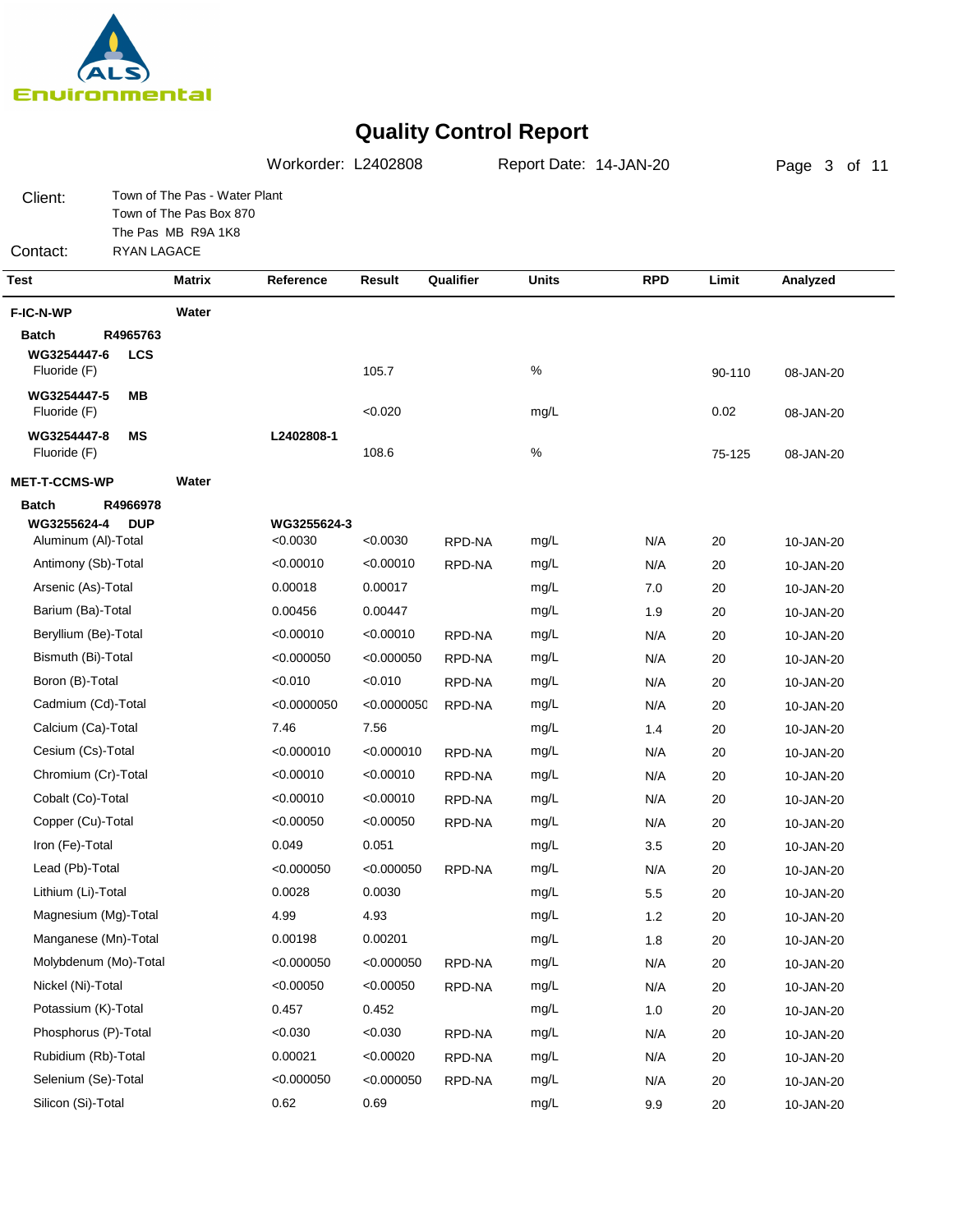

Manganese (Mn)-Total

### **Quality Control Report**

Page 4 of 11Client: Contact: Town of The Pas - Water Plant Town of The Pas Box 870 The Pas MB R9A 1K8 RYAN LAGACE Workorder: L2402808 Report Date: 14-JAN-20 **Test Matrix Reference Result Qualifier Units RPD Limit Analyzed MET-T-CCMS-WP Water Batch R4966978 DUP LCS WG3255624-4 WG3255624-2 WG3255624-3** Silver (Ag)-Total Sodium (Na)-Total Strontium (Sr)-Total Sulfur (S)-Total Tellurium (Te)-Total Thallium (Tl)-Total Thorium (Th)-Total Tin (Sn)-Total Titanium (Ti)-Total Tungsten (W)-Total Uranium (U)-Total Vanadium (V)-Total Zinc (Zn)-Total Zirconium (Zr)-Total Aluminum (Al)-Total Antimony (Sb)-Total Arsenic (As)-Total Barium (Ba)-Total Beryllium (Be)-Total Bismuth (Bi)-Total Boron (B)-Total Cadmium (Cd)-Total Calcium (Ca)-Total Cesium (Cs)-Total Chromium (Cr)-Total Cobalt (Co)-Total Copper (Cu)-Total Iron (Fe)-Total Lead (Pb)-Total Lithium (Li)-Total Magnesium (Mg)-Total <0.000010 1.01 0.0348 1.07 <0.00020 <0.000010 <0.00010 <0.00010 <0.00030 <0.00010 0.000018 <0.00050 <0.0030 <0.00020 104.0 104.2 98.2 99.8 103.6 104.6 99.2 100.2 101.5 103.9 102.3 99.2 101.0 90.8 104.4 106.2 104.6 10-JAN-20 10-JAN-20 10-JAN-20 10-JAN-20 10-JAN-20 10-JAN-20 10-JAN-20 10-JAN-20 10-JAN-20 10-JAN-20 10-JAN-20 10-JAN-20 10-JAN-20 10-JAN-20 10-JAN-20 10-JAN-20 10-JAN-20 10-JAN-20 10-JAN-20 10-JAN-20 10-JAN-20 10-JAN-20 10-JAN-20 10-JAN-20 10-JAN-20 10-JAN-20 10-JAN-20 10-JAN-20 10-JAN-20 10-JAN-20 10-JAN-20 N/A 3.5 0.9 2.2 N/A N/A N/A N/A N/A N/A 3.4 N/A N/A N/A 20 20 20 20 20 20 20 20 20 20 20 20 20 20 80-120 80-120 80-120 80-120 80-120 80-120 80-120 80-120 80-120 80-120 80-120 80-120 80-120 80-120 80-120 80-120 80-120 mg/L mg/L mg/L mg/L mg/L mg/L mg/L mg/L mg/L mg/L mg/L mg/L mg/L mg/L  $\frac{0}{6}$ % % % %  $\frac{0}{6}$ % % % % % % % % % % % <0.000010 1.04 0.0345 1.05 <0.00020 <0.000010 <0.00010 <0.00010 <0.00030 <0.00010 0.000018 <0.00050 <0.0030 <0.00020 RPD-NA RPD-NA RPD-NA RPD-NA RPD-NA RPD-NA RPD-NA RPD-NA RPD-NA RPD-NA

100.1

%

10-JAN-20

80-120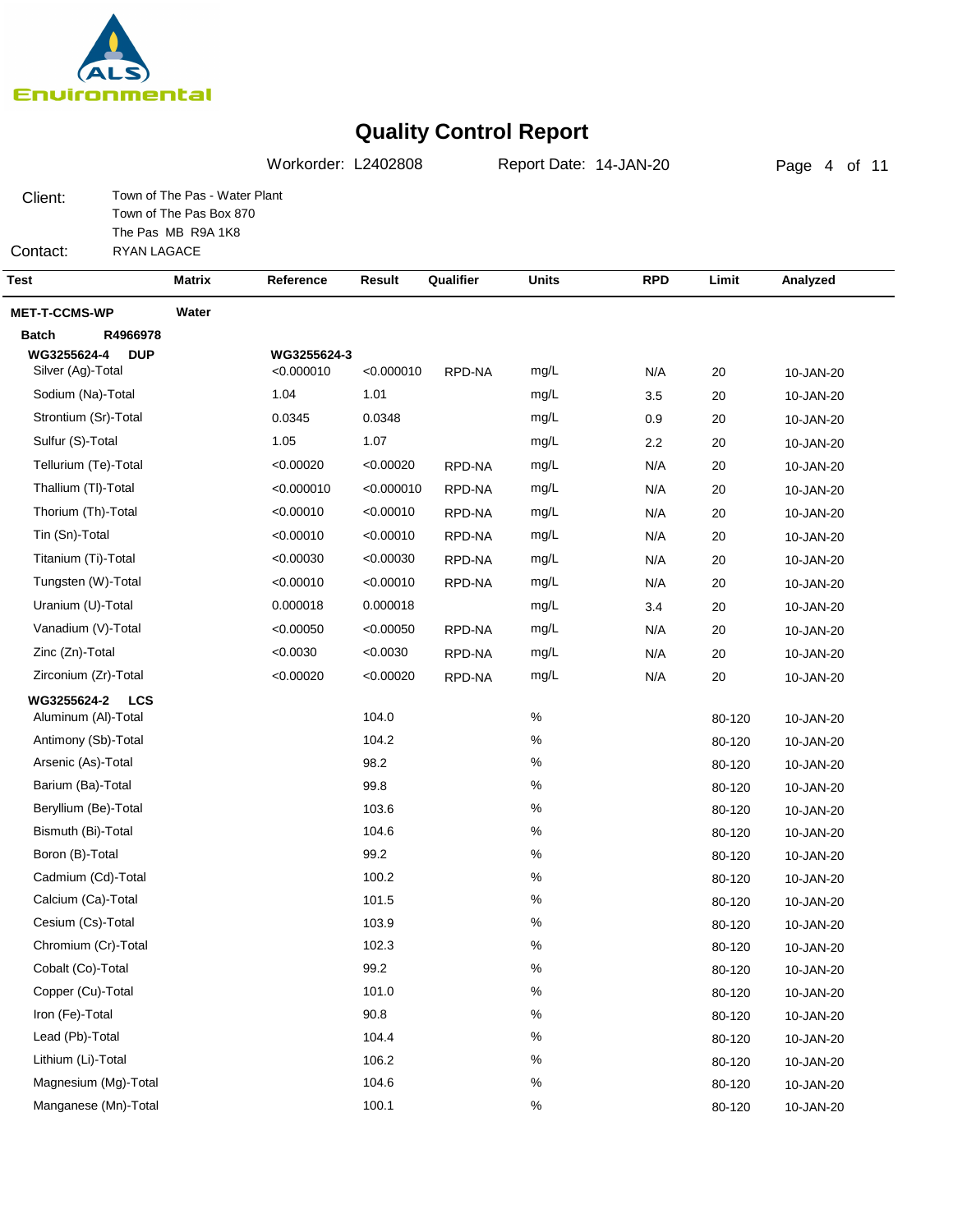

Client:

Contact:

# **Quality Control Report**

Page 5 of 11Town of The Pas - Water Plant Town of The Pas Box 870 The Pas MB R9A 1K8 RYAN LAGACE Workorder: L2402808 Report Date: 14-JAN-20 **Test Matrix Reference Result Qualifier Units RPD Limit Analyzed**

| <b>MET-T-CCMS-WP</b><br>Water |            |      |          |           |
|-------------------------------|------------|------|----------|-----------|
| <b>Batch</b><br>R4966978      |            |      |          |           |
| WG3255624-2<br><b>LCS</b>     |            |      |          |           |
| Molybdenum (Mo)-Total         | 107.0      | $\%$ | 80-120   | 10-JAN-20 |
| Nickel (Ni)-Total             | 97.5       | %    | 80-120   | 10-JAN-20 |
| Potassium (K)-Total           | 97.1       | $\%$ | 80-120   | 10-JAN-20 |
| Phosphorus (P)-Total          | 104.4      | $\%$ | 80-120   | 10-JAN-20 |
| Rubidium (Rb)-Total           | 98.0       | $\%$ | 80-120   | 10-JAN-20 |
| Selenium (Se)-Total           | 100.1      | $\%$ | 80-120   | 10-JAN-20 |
| Silicon (Si)-Total            | 107.2      | $\%$ | 80-120   | 10-JAN-20 |
| Silver (Ag)-Total             | 104.1      | $\%$ | 80-120   | 10-JAN-20 |
| Sodium (Na)-Total             | 97.7       | $\%$ | 80-120   | 10-JAN-20 |
| Strontium (Sr)-Total          | 105.4      | $\%$ | 80-120   | 10-JAN-20 |
| Sulfur (S)-Total              | 114.4      | $\%$ | 80-120   | 10-JAN-20 |
| Tellurium (Te)-Total          | 101.5      | $\%$ | 80-120   | 10-JAN-20 |
| Thallium (TI)-Total           | 103.1      | $\%$ | 80-120   | 10-JAN-20 |
| Thorium (Th)-Total            | 101.4      | $\%$ | 80-120   | 10-JAN-20 |
| Tin (Sn)-Total                | 100.3      | $\%$ | 80-120   | 10-JAN-20 |
| Titanium (Ti)-Total           | 98.2       | $\%$ | 80-120   | 10-JAN-20 |
| Tungsten (W)-Total            | 103.2      | $\%$ | 80-120   | 10-JAN-20 |
| Uranium (U)-Total             | 103.4      | $\%$ | 80-120   | 10-JAN-20 |
| Vanadium (V)-Total            | 100.3      | $\%$ | 80-120   | 10-JAN-20 |
| Zinc (Zn)-Total               | 101.3      | $\%$ | 80-120   | 10-JAN-20 |
| Zirconium (Zr)-Total          | 100.6      | $\%$ | 80-120   | 10-JAN-20 |
| WG3255624-1<br>MВ             |            |      |          |           |
| Aluminum (AI)-Total           | < 0.0030   | mg/L | 0.003    | 10-JAN-20 |
| Antimony (Sb)-Total           | < 0.00010  | mg/L | 0.0001   | 10-JAN-20 |
| Arsenic (As)-Total            | < 0.00010  | mg/L | 0.0001   | 10-JAN-20 |
| Barium (Ba)-Total             | < 0.00010  | mg/L | 0.0001   | 10-JAN-20 |
| Beryllium (Be)-Total          | < 0.00010  | mg/L | 0.0001   | 10-JAN-20 |
| Bismuth (Bi)-Total            | < 0.000050 | mg/L | 0.00005  | 10-JAN-20 |
| Boron (B)-Total               | < 0.010    | mg/L | 0.01     | 10-JAN-20 |
| Cadmium (Cd)-Total            | <0.000005C | mg/L | 0.000005 | 10-JAN-20 |
| Calcium (Ca)-Total            | < 0.050    | mg/L | 0.05     | 10-JAN-20 |
| Cesium (Cs)-Total             | < 0.000010 | mg/L | 0.00001  | 10-JAN-20 |
| Chromium (Cr)-Total           | < 0.00010  | mg/L | 0.0001   | 10-JAN-20 |
| Cobalt (Co)-Total             | < 0.00010  | mg/L | 0.0001   | 10-JAN-20 |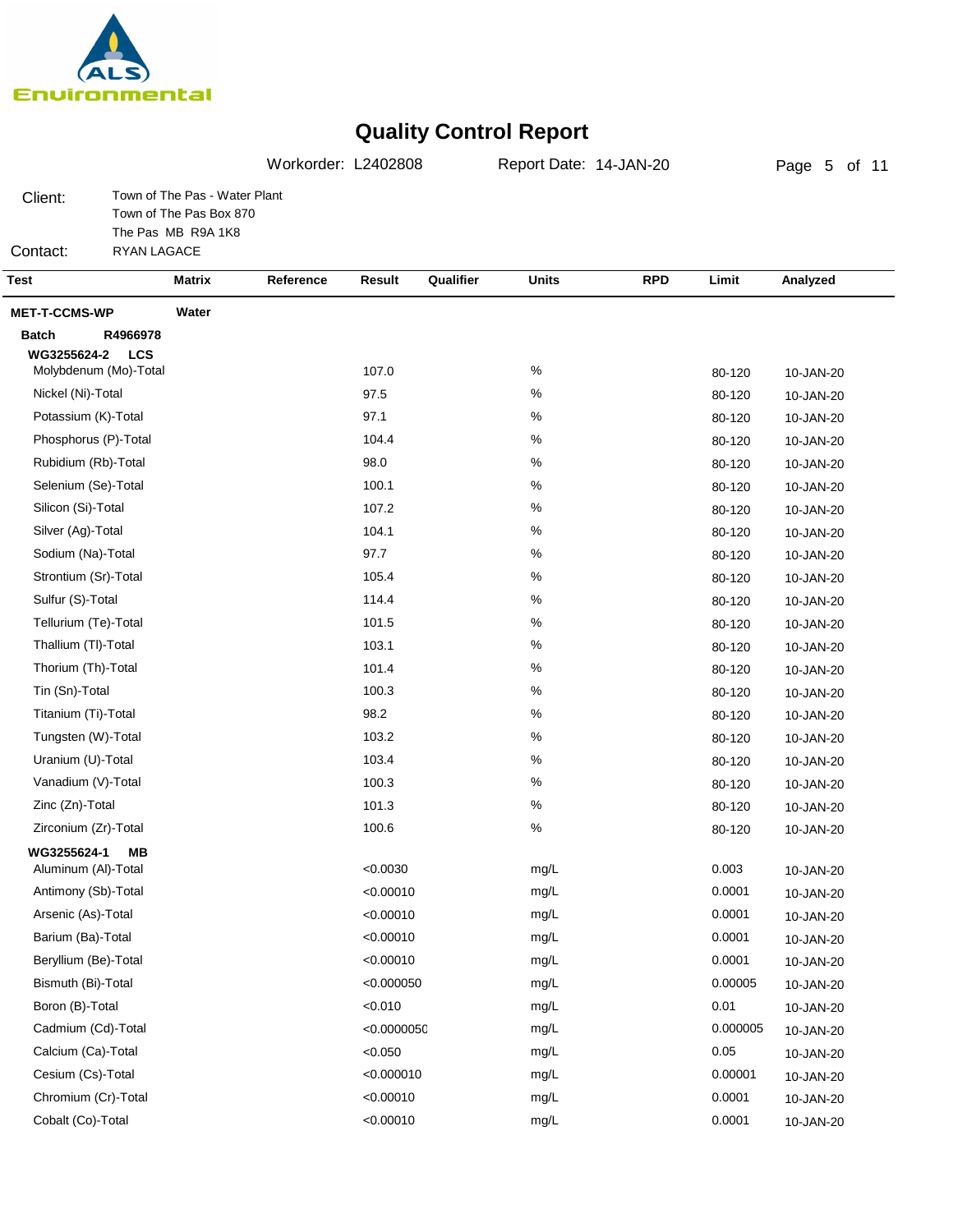

Page 6 of 11Client: Contact: Town of The Pas - Water Plant Town of The Pas Box 870 The Pas MB R9A 1K8 RYAN LAGACE Workorder: L2402808 Report Date: 14-JAN-20 **Test Matrix Reference Result Qualifier Units RPD Limit Analyzed MET-T-CCMS-WP Water Batch R4966978 MB MS WG3255624-1 WG3255624-5 WG3255624-3** Copper (Cu)-Total Iron (Fe)-Total Lead (Pb)-Total Lithium (Li)-Total Magnesium (Mg)-Total Manganese (Mn)-Total Molybdenum (Mo)-Total Nickel (Ni)-Total Potassium (K)-Total Phosphorus (P)-Total Rubidium (Rb)-Total Selenium (Se)-Total Silicon (Si)-Total Silver (Ag)-Total Sodium (Na)-Total Strontium (Sr)-Total Sulfur (S)-Total Tellurium (Te)-Total Thallium (Tl)-Total Thorium (Th)-Total Tin (Sn)-Total Titanium (Ti)-Total Tungsten (W)-Total Uranium (U)-Total Vanadium (V)-Total Zinc (Zn)-Total Zirconium (Zr)-Total Aluminum (Al)-Total Antimony (Sb)-Total Arsenic (As)-Total Barium (Ba)-Total Beryllium (Be)-Total Bismuth (Bi)-Total <0.00050 <0.010 <0.000050 <0.0010 <0.0050 <0.00010 <0.000050 <0.00050 <0.050 <0.030 <0.00020 <0.000050  $< 0.10$ <0.000010 <0.050 <0.00020  $<0.50$ <0.00020 <0.000010 <0.00010 <0.00010 <0.00030 <0.00010 <0.000010 <0.00050 <0.0030 <0.00020 102.5 108.3 99.4 99.0 102.9 104.5 10-JAN-20 10-JAN-20 10-JAN-20 10-JAN-20 10-JAN-20 10-JAN-20 10-JAN-20 10-JAN-20 10-JAN-20 10-JAN-20 10-JAN-20 10-JAN-20 10-JAN-20 10-JAN-20 10-JAN-20 10-JAN-20 10-JAN-20 10-JAN-20 10-JAN-20 10-JAN-20 10-JAN-20 10-JAN-20 10-JAN-20 10-JAN-20 10-JAN-20 10-JAN-20 10-JAN-20 10-JAN-20 10-JAN-20 10-JAN-20 10-JAN-20 10-JAN-20 10-JAN-20 70-130 70-130 70-130 70-130 70-130 70-130 mg/L mg/L mg/L mg/L mg/L mg/L mg/L mg/L mg/L mg/L mg/L mg/L mg/L mg/L mg/L mg/L mg/L mg/L mg/L mg/L mg/L mg/L mg/L mg/L mg/L mg/L mg/L % % % % % % 0.0005 0.01 0.00005 0.001 0.005 0.0001 0.00005 0.0005 0.05 0.03 0.0002 0.00005 0.1 0.00001 0.05 0.0002 0.5 0.0002 0.00001 0.0001 0.0001 0.0003 0.0001 0.00001 0.0005 0.003 0.0002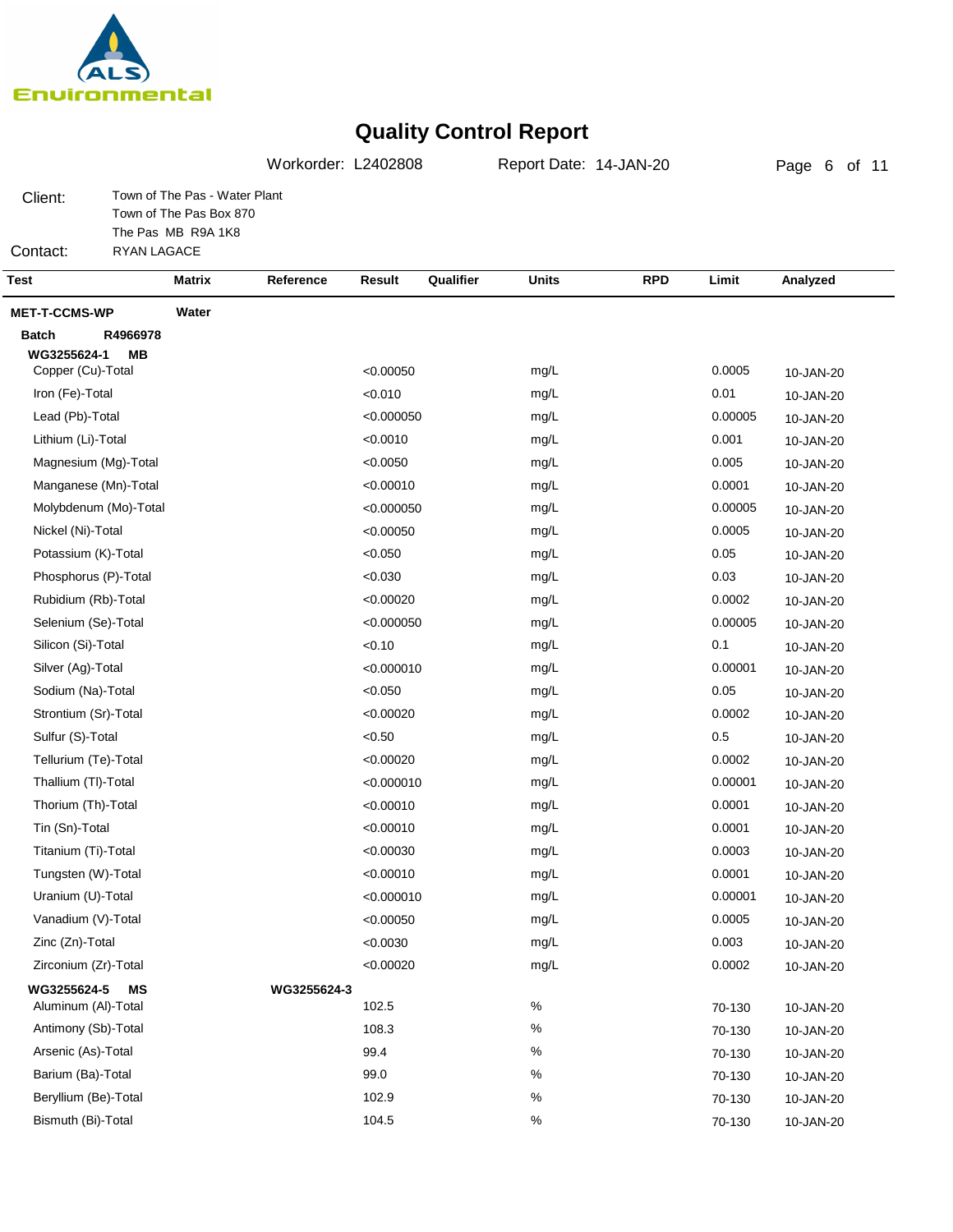

Vanadium (V)-Total Zinc (Zn)-Total Zirconium (Zr)-Total

### **Quality Control Report**

Page 7 of 11Client: Contact: Town of The Pas - Water Plant Town of The Pas Box 870 The Pas MB R9A 1K8 RYAN LAGACE Workorder: L2402808 Report Date: 14-JAN-20 **Test Matrix Reference Result Qualifier Units RPD Limit Analyzed MET-T-CCMS-WP Water Batch R4966978 WG3255624-5 MS WG3255624-3** Boron (B)-Total Cadmium (Cd)-Total Calcium (Ca)-Total Cesium (Cs)-Total Chromium (Cr)-Total Cobalt (Co)-Total Copper (Cu)-Total Iron (Fe)-Total Lead (Pb)-Total Lithium (Li)-Total Magnesium (Mg)-Total Manganese (Mn)-Total Molybdenum (Mo)-Total Nickel (Ni)-Total Potassium (K)-Total Phosphorus (P)-Total Rubidium (Rb)-Total Selenium (Se)-Total Silicon (Si)-Total Silver (Ag)-Total Sodium (Na)-Total Strontium (Sr)-Total Sulfur (S)-Total Tellurium (Te)-Total Thallium (Tl)-Total Thorium (Th)-Total Tin (Sn)-Total Titanium (Ti)-Total Tungsten (W)-Total Uranium (U)-Total 106.0 98.9 N/A 106.6 99.6 98.9 97.0 99.5 105.8 104.8 N/A 99.2 111.0 98.6 96.8 96.9 98.5 97.3 96.7 106.4 98.5 N/A 99.8 105.9 105.3 105.6 98.5 98.5 105.3 106.2 10-JAN-20 10-JAN-20 10-JAN-20 10-JAN-20 10-JAN-20 10-JAN-20 10-JAN-20 10-JAN-20 10-JAN-20 10-JAN-20 10-JAN-20 10-JAN-20 10-JAN-20 10-JAN-20 10-JAN-20 10-JAN-20 10-JAN-20 10-JAN-20 10-JAN-20 10-JAN-20 10-JAN-20 10-JAN-20 10-JAN-20 10-JAN-20 10-JAN-20 10-JAN-20 10-JAN-20 10-JAN-20 10-JAN-20 10-JAN-20 70-130 70-130 - 70-130 70-130 70-130 70-130 70-130 70-130 70-130 - 70-130 70-130 70-130 70-130 70-130 70-130 70-130 70-130 70-130 70-130 - 70-130 70-130 70-130 70-130 70-130 70-130 70-130 70-130 % % % % % % % % % % % % %  $\frac{0}{6}$ % % % %  $\frac{0}{6}$ % % % % % %  $\frac{0}{6}$ % % % % MS-B MS-B MS-B

> 97.8 101.7 106.5

% % % 10-JAN-20 10-JAN-20 10-JAN-20

70-130 70-130 70-130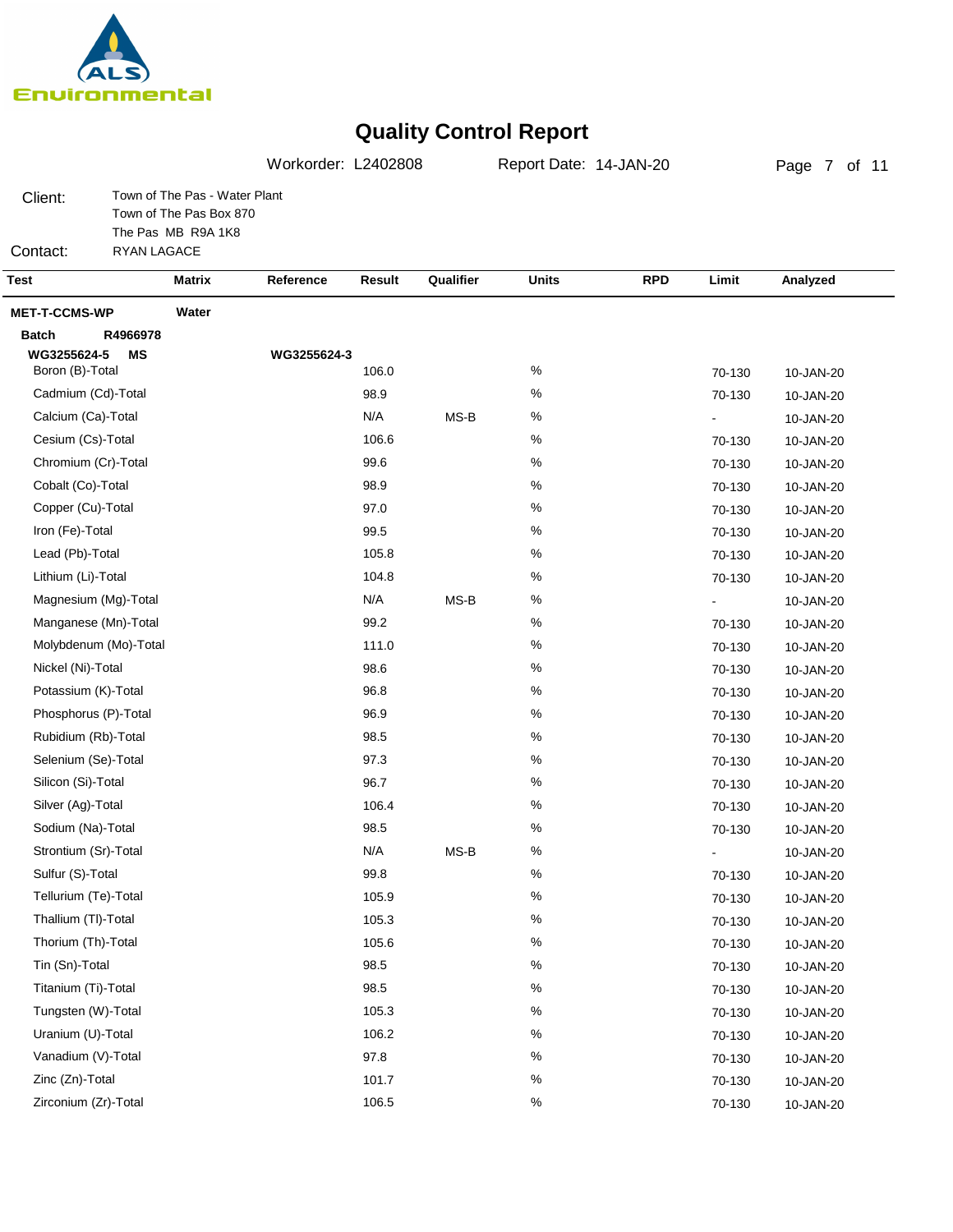

|                                                           |                        |                                                                                | Workorder: L2402808  |          |           | Report Date: 14-JAN-20 |            |             | Page 8 of 11 |
|-----------------------------------------------------------|------------------------|--------------------------------------------------------------------------------|----------------------|----------|-----------|------------------------|------------|-------------|--------------|
| Client:<br>Contact:                                       | <b>RYAN LAGACE</b>     | Town of The Pas - Water Plant<br>Town of The Pas Box 870<br>The Pas MB R9A 1K8 |                      |          |           |                        |            |             |              |
| <b>Test</b>                                               |                        | <b>Matrix</b>                                                                  | Reference            | Result   | Qualifier | <b>Units</b>           | <b>RPD</b> | Limit       | Analyzed     |
|                                                           |                        |                                                                                |                      |          |           |                        |            |             |              |
| NH3-COL-WP                                                |                        | Water                                                                          |                      |          |           |                        |            |             |              |
| <b>Batch</b><br>WG3254923-27 DUP<br>Ammonia, Total (as N) | R4965993               |                                                                                | L2402634-1<br>0.300  | 0.310    |           | mg/L                   | 3.3        | 20          | 08-JAN-20    |
| WG3254923-26 LCS<br>Ammonia, Total (as N)                 |                        |                                                                                |                      | 91.3     |           | $\%$                   |            | 85-115      | 08-JAN-20    |
| WG3254923-25 MB<br>Ammonia, Total (as N)                  |                        |                                                                                |                      | < 0.010  |           | mg/L                   |            | 0.01        | 08-JAN-20    |
| WG3254923-28 MS<br>Ammonia, Total (as N)                  |                        |                                                                                | L2402634-2           | 91.6     |           | $\%$                   |            | 75-125      | 08-JAN-20    |
| NO2-L-IC-N-WP                                             |                        | Water                                                                          |                      |          |           |                        |            |             |              |
| <b>Batch</b><br>WG3254447-7<br>Nitrite (as N)             | R4965763<br><b>DUP</b> |                                                                                | L2402808-1<br>0.0011 | < 0.0010 | RPD-NA    | mg/L                   | N/A        | 20          | 08-JAN-20    |
| WG3254447-6<br>Nitrite (as N)                             | <b>LCS</b>             |                                                                                |                      | 103.1    |           | %                      |            | 90-110      | 08-JAN-20    |
| WG3254447-5<br>Nitrite (as N)                             | MВ                     |                                                                                |                      | < 0.0010 |           | mg/L                   |            | 0.001       | 08-JAN-20    |
| WG3254447-8<br>Nitrite (as N)                             | МS                     |                                                                                | L2402808-1           | 104.2    |           | %                      |            | 75-125      | 08-JAN-20    |
| NO3-L-IC-N-WP                                             |                        | Water                                                                          |                      |          |           |                        |            |             |              |
| <b>Batch</b><br>WG3254447-7<br>Nitrate (as N)             | R4965763<br><b>DUP</b> |                                                                                | L2402808-1<br>0.133  | 0.133    |           | mg/L                   | 0.4        | 20          | 08-JAN-20    |
| WG3254447-6<br>Nitrate (as N)                             | <b>LCS</b>             |                                                                                |                      | 102.6    |           | $\%$                   |            | 90-110      | 08-JAN-20    |
| WG3254447-5<br>Nitrate (as N)                             | MВ                     |                                                                                |                      | < 0.0050 |           | mg/L                   |            | 0.005       | 08-JAN-20    |
| WG3254447-8<br>Nitrate (as N)                             | MS                     |                                                                                | L2402808-1           | 106.2    |           | $\%$                   |            | 75-125      | 08-JAN-20    |
| PH-WP                                                     |                        | Water                                                                          |                      |          |           |                        |            |             |              |
| <b>Batch</b><br>WG3254996-15 DUP<br>pH                    | R4965553               |                                                                                | L2402808-1<br>8.07   | 8.10     | J         | pH units               | 0.03       | 0.2         | 08-JAN-20    |
| WG3254996-12 LCS<br>pH                                    |                        |                                                                                |                      | 7.36     |           | pH units               |            | $7.3 - 7.5$ | 08-JAN-20    |
| SO4-IC-N-WP                                               |                        | Water                                                                          |                      |          |           |                        |            |             |              |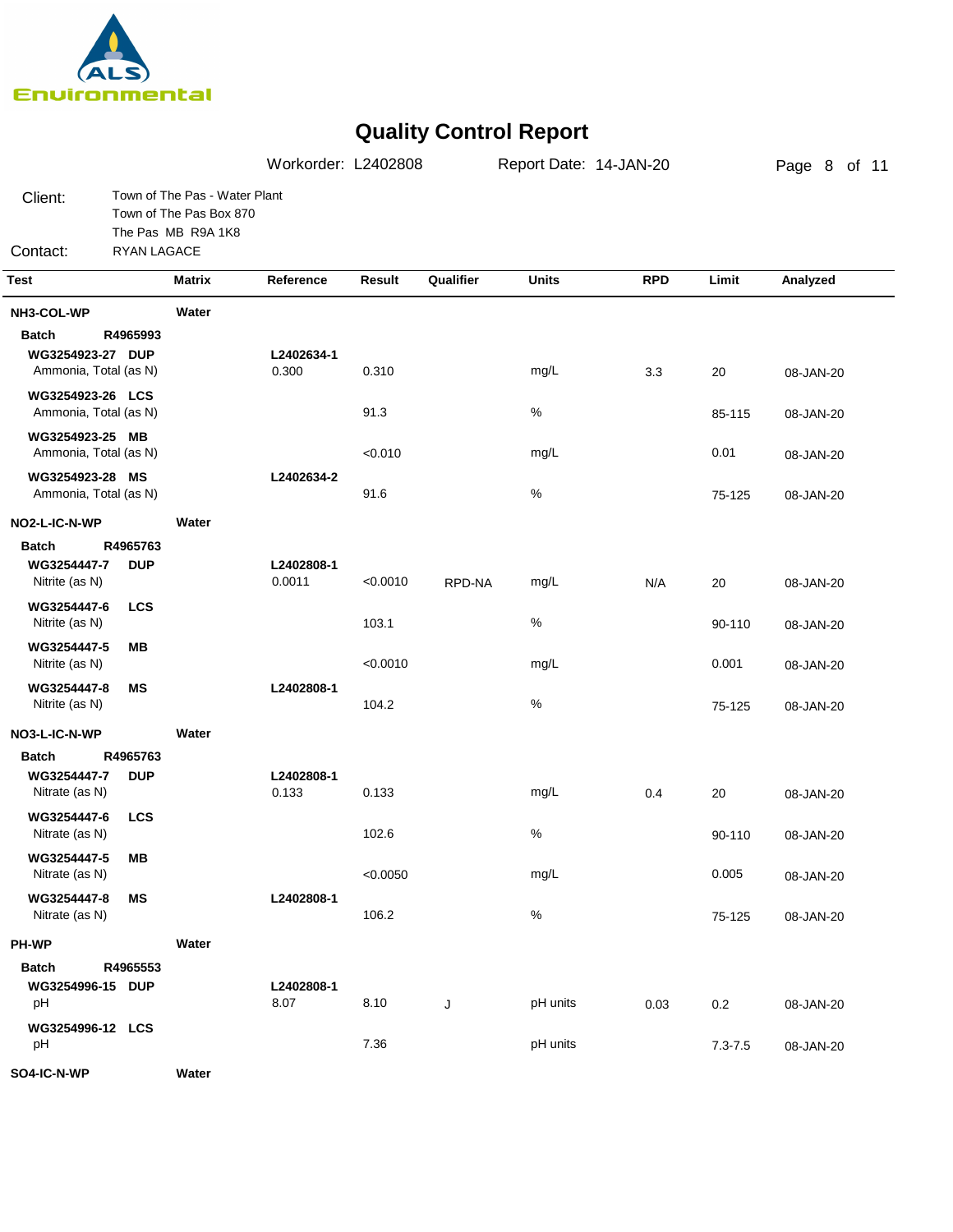

|                                               |                    |                                                                                | Workorder: L2402808  |        |           | Report Date: 14-JAN-20 |            |            | Page 9 of 11 |
|-----------------------------------------------|--------------------|--------------------------------------------------------------------------------|----------------------|--------|-----------|------------------------|------------|------------|--------------|
| Client:                                       |                    | Town of The Pas - Water Plant<br>Town of The Pas Box 870<br>The Pas MB R9A 1K8 |                      |        |           |                        |            |            |              |
| Contact:                                      | <b>RYAN LAGACE</b> |                                                                                |                      |        |           |                        |            |            |              |
| <b>Test</b>                                   |                    | Matrix                                                                         | Reference            | Result | Qualifier | <b>Units</b>           | <b>RPD</b> | Limit      | Analyzed     |
| SO4-IC-N-WP                                   |                    | Water                                                                          |                      |        |           |                        |            |            |              |
| <b>Batch</b>                                  | R4965763           |                                                                                |                      |        |           |                        |            |            |              |
| WG3254447-7<br>Sulfate (SO4)                  | <b>DUP</b>         |                                                                                | L2402808-1<br>65.4   | 65.6   |           | mg/L                   | 0.3        | 20         | 08-JAN-20    |
| WG3254447-6<br>Sulfate (SO4)                  | <b>LCS</b>         |                                                                                |                      | 103.4  |           | %                      |            | 90-110     | 08-JAN-20    |
| WG3254447-5<br>Sulfate (SO4)                  | MВ                 |                                                                                |                      | < 0.30 |           | mg/L                   |            | 0.3        | 08-JAN-20    |
| WG3254447-8<br>Sulfate (SO4)                  | ΜS                 |                                                                                | L2402808-1           | 104.2  |           | %                      |            | 75-125     | 08-JAN-20    |
| <b>TDS-WP</b>                                 |                    | Water                                                                          |                      |        |           |                        |            |            |              |
| <b>Batch</b>                                  | R4967379           |                                                                                |                      |        |           |                        |            |            |              |
| WG3254301-3<br><b>Total Dissolved Solids</b>  | <b>DUP</b>         |                                                                                | L2402181-3<br>1040   | 1030   |           | mg/L                   | 0.6        | 20         | 08-JAN-20    |
| WG3254301-2<br><b>Total Dissolved Solids</b>  | <b>LCS</b>         |                                                                                |                      | 101.8  |           | %                      |            | 85-115     | 08-JAN-20    |
| WG3254301-1<br><b>Total Dissolved Solids</b>  | MВ                 |                                                                                |                      | <4.0   |           | mg/L                   |            | 4          | 08-JAN-20    |
| <b>TURBIDITY-WP</b>                           |                    | Water                                                                          |                      |        |           |                        |            |            |              |
| <b>Batch</b>                                  | R4965547           |                                                                                |                      |        |           |                        |            |            |              |
| WG3254960-3<br>Turbidity                      | <b>DUP</b>         |                                                                                | L2402447-1<br>< 0.10 | < 0.10 | RPD-NA    | <b>NTU</b>             | N/A        | 15         | 08-JAN-20    |
| WG3254960-2<br>Turbidity                      | <b>LCS</b>         |                                                                                |                      | 104.0  |           | $\%$                   |            | 85-115     | 08-JAN-20    |
| WG3254960-1<br>Turbidity                      | <b>MB</b>          |                                                                                |                      | < 0.10 |           | <b>NTU</b>             |            | 0.1        | 08-JAN-20    |
| UV-%TRANS-WP                                  |                    | Water                                                                          |                      |        |           |                        |            |            |              |
| <b>Batch</b>                                  | R4967014           |                                                                                |                      |        |           |                        |            |            |              |
| WG3255872-3 DUP<br>Transmittance, UV (254 nm) |                    |                                                                                | L2403220-2<br>85.5   | 86.1   |           | %T/cm                  | 0.7        | 20         | 08-JAN-20    |
| WG3255872-1<br>Transmittance, UV (254 nm)     | IRM                |                                                                                | <b>BLANK</b>         | 100.0  |           | %                      |            | 99.5-100.5 | 08-JAN-20    |
| WG3255872-2 LCS<br>Transmittance, UV (254 nm) |                    |                                                                                |                      | 95.9   |           | %                      |            | 85-115     | 08-JAN-20    |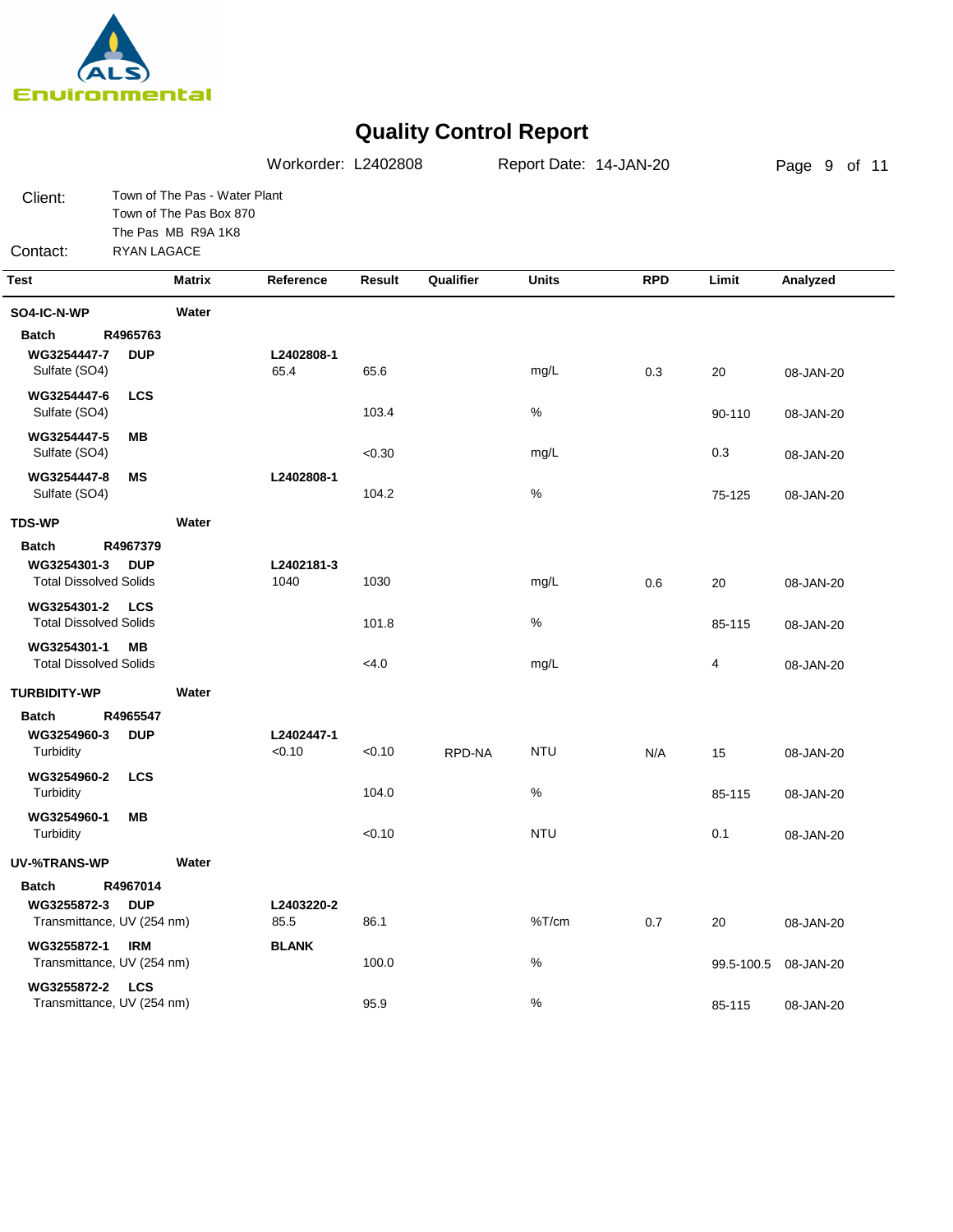Workorder: L2402808 Report Date: 14-JAN-20

| Client:  | Town of The Pas - Water Plant |
|----------|-------------------------------|
|          | Town of The Pas Box 870       |
|          | The Pas MB R9A 1K8            |
| Contact: | RYAN LAGACE                   |

### **Legend:**

| Limit       | ALS Control Limit (Data Quality Objectives) |
|-------------|---------------------------------------------|
| <b>DUP</b>  | Duplicate                                   |
| <b>RPD</b>  | <b>Relative Percent Difference</b>          |
| N/A         | Not Available                               |
| LCS.        | <b>Laboratory Control Sample</b>            |
| <b>SRM</b>  | Standard Reference Material                 |
| MS          | <b>Matrix Spike</b>                         |
| <b>MSD</b>  | Matrix Spike Duplicate                      |
| <b>ADE</b>  | <b>Average Desorption Efficiency</b>        |
| МB          | Method Blank                                |
| <b>IRM</b>  | Internal Reference Material                 |
| <b>CRM</b>  | <b>Certified Reference Material</b>         |
| <b>CCV</b>  | <b>Continuing Calibration Verification</b>  |
| <b>CVS</b>  | <b>Calibration Verification Standard</b>    |
| <b>LCSD</b> | Laboratory Control Sample Duplicate         |

| Qualifier | <b>Description</b>                                                                                 |
|-----------|----------------------------------------------------------------------------------------------------|
|           | Duplicate results and limits are expressed in terms of absolute difference.                        |
| MS-B      | Matrix Spike recovery could not be accurately calculated due to high analyte background in sample. |
| RPD-NA    | Relative Percent Difference Not Available due to result(s) being less than detection limit.        |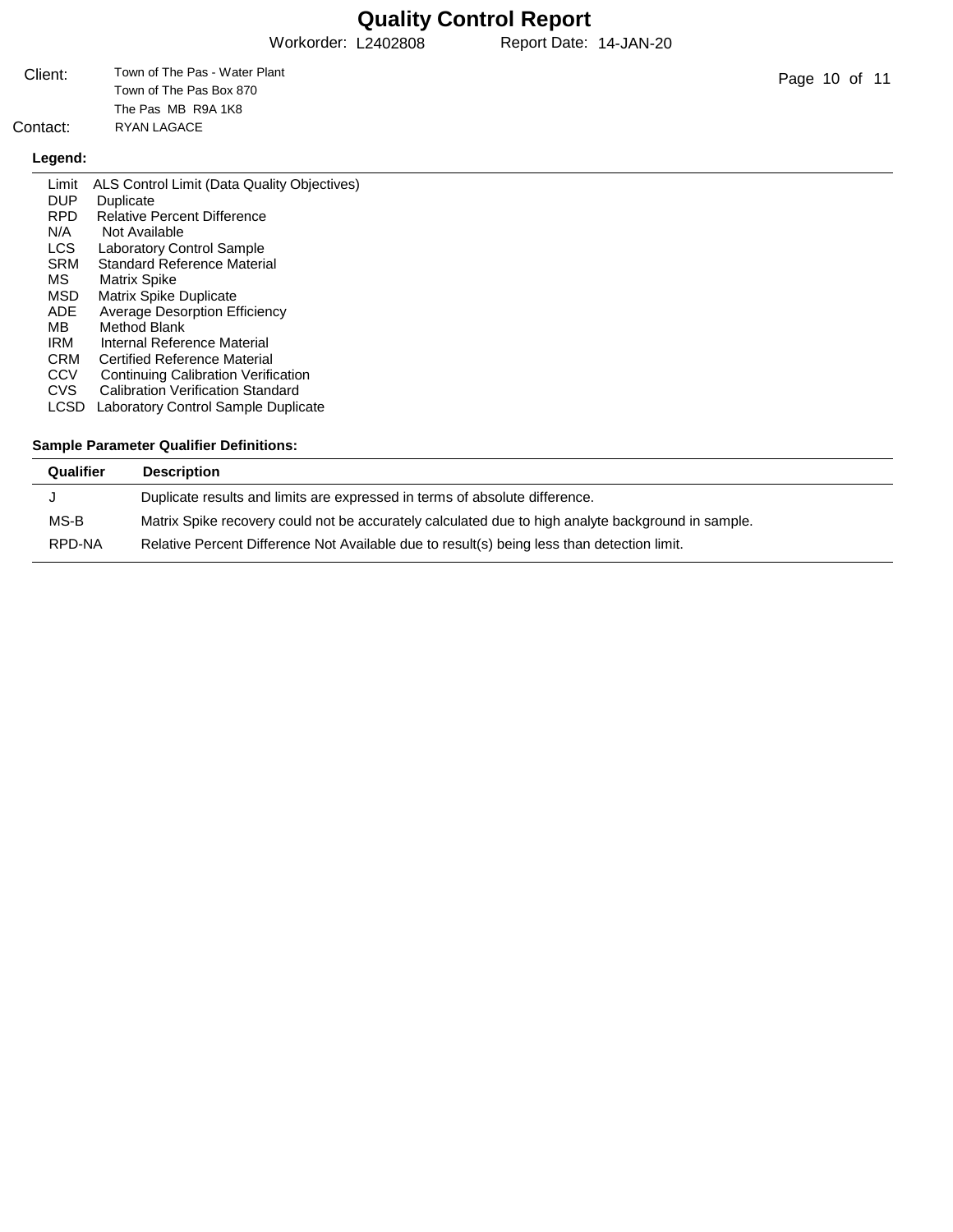Workorder: L2402808 Report Date: 14-JAN-20

| Client:  | Town of The Pas - Water Plant |
|----------|-------------------------------|
|          | Town of The Pas Box 870       |
|          | The Pas MB R9A 1K8            |
| Contact: | RYAN LAGACE                   |

#### **Hold Time Exceedances:**

|                                | <b>Sample</b> |                      |                 |         |                  |       |           |
|--------------------------------|---------------|----------------------|-----------------|---------|------------------|-------|-----------|
| <b>ALS Product Description</b> | ID            | <b>Sampling Date</b> | Date Processed  | Rec. HT | <b>Actual HT</b> | Units | Qualifier |
| <b>Physical Tests</b>          |               |                      |                 |         |                  |       |           |
| pH                             |               |                      |                 |         |                  |       |           |
|                                |               | 06-JAN-20 16:00      | 08-JAN-20 12:00 | 0.25    | 44               | hours | EHTR-FM   |
|                                | 3             | 06-JAN-20 16:00      | 08-JAN-20 12:00 | 0.25    | 44               | hours | EHTR-FM   |
|                                |               |                      |                 |         |                  |       |           |

#### **Legend & Qualifier Definitions:**

| EHTR-FM: | Exceeded ALS recommended hold time prior to sample receipt. Field Measurement recommended.                    |
|----------|---------------------------------------------------------------------------------------------------------------|
| EHTR:    | Exceeded ALS recommended hold time prior to sample receipt.                                                   |
| EHTL:    | Exceeded ALS recommended hold time prior to analysis. Sample was received less than 24 hours prior to expiry. |
| EHT:     | Exceeded ALS recommended hold time prior to analysis.                                                         |
| Rec. HT: | ALS recommended hold time (see units).                                                                        |

Notes\*:

Where actual sampling date is not provided to ALS, the date (& time) of receipt is used for calculation purposes. Where actual sampling time is not provided to ALS, the earlier of 12 noon on the sampling date or the time (& date) of receipt is used for calculation purposes. Samples for L2402808 were received on 07-JAN-20 11:50.

ALS recommended hold times may vary by province. They are assigned to meet known provincial and/or federal government requirements. In the absence of regulatory hold times, ALS establishes recommendations based on guidelines published by the US EPA, APHA Standard Methods, or Environment Canada (where available). For more information, please contact ALS.

The ALS Quality Control Report is provided to ALS clients upon request. ALS includes comprehensive QC checks with every analysis to ensure our high standards of quality are met. Each QC result has a known or expected target value, which is compared against predetermined data quality objectives to provide confidence in the accuracy of associated test results.

Please note that this report may contain QC results from anonymous Sample Duplicates and Matrix Spikes that do not originate from this Work Order.